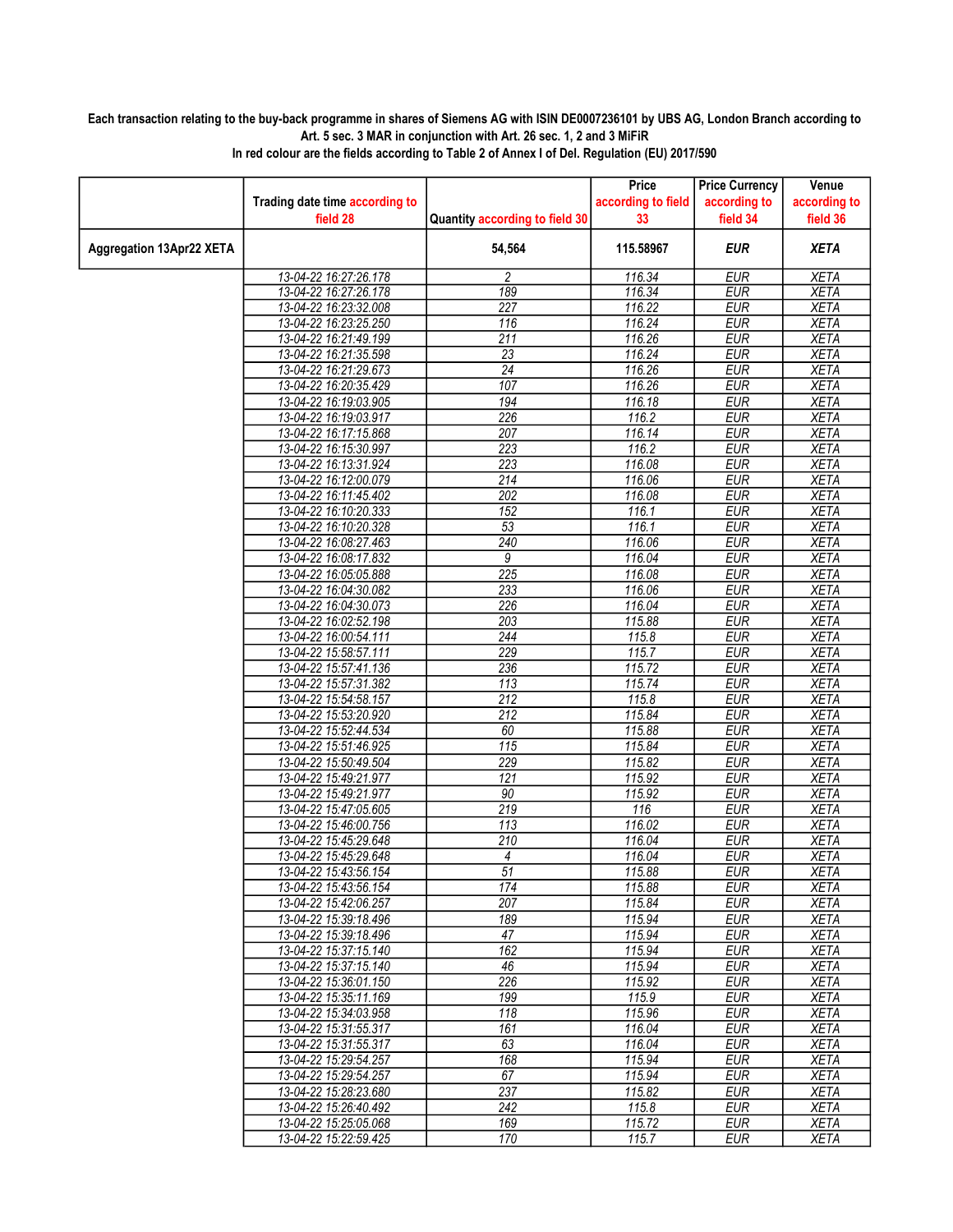| 13-04-22 15:21:29.560 | 203         | 115.68 | <b>EUR</b> | <b>XETA</b> |
|-----------------------|-------------|--------|------------|-------------|
| 13-04-22 15:21:24.362 | 218         | 115.72 | <b>EUR</b> | <b>XETA</b> |
| 13-04-22 15:18:44.592 | 200         | 115.72 | <b>EUR</b> | <b>XETA</b> |
| 13-04-22 15:16:31.745 | 209         | 115.62 | <b>EUR</b> | <b>XETA</b> |
| 13-04-22 15:14:10.768 | 237         | 115.5  | <b>EUR</b> | <b>XETA</b> |
| 13-04-22 15:14:10.825 | 189         | 115.5  | <b>EUR</b> | <b>XETA</b> |
|                       |             |        |            |             |
| 13-04-22 15:14:10.825 | 50          | 115.48 | <b>EUR</b> | <b>XETA</b> |
| 13-04-22 15:12:34.164 | 214         | 115.5  | <b>EUR</b> | <b>XETA</b> |
| 13-04-22 15:09:58.168 | 223         | 115.44 | <b>EUR</b> | <b>XETA</b> |
| 13-04-22 15:07:49.126 | 187         | 115.56 | <b>EUR</b> | <b>XETA</b> |
| 13-04-22 15:07:49.126 | 33          | 115.56 | <b>EUR</b> | <b>XETA</b> |
| 13-04-22 15:06:20.331 | 225         | 115.6  | <b>EUR</b> | <b>XETA</b> |
| 13-04-22 15:05:29.886 | 241         | 115.68 | <b>EUR</b> | <b>XETA</b> |
| 13-04-22 15:02:51.491 | 234         | 115.3  | <b>EUR</b> | <b>XETA</b> |
| 13-04-22 15:00:40.701 | 209         | 115.38 | <b>EUR</b> | <b>XETA</b> |
| 13-04-22 14:59:12.012 | 220         | 115.6  | <b>EUR</b> | <b>XETA</b> |
|                       |             |        |            |             |
| 13-04-22 14:58:55.357 | 167         | 115.62 | <b>EUR</b> | <b>XETA</b> |
| 13-04-22 14:58:55.357 | 67          | 115.62 | <b>EUR</b> | <b>XETA</b> |
| 13-04-22 14:57:17.296 | 217         | 115.68 | <b>EUR</b> | <b>XETA</b> |
| 13-04-22 14:54:43.981 | 62          | 115.66 | <b>EUR</b> | <b>XETA</b> |
| 13-04-22 14:54:43.981 | 151         | 115.66 | <b>EUR</b> | <b>XETA</b> |
| 13-04-22 14:53:14.511 | 194         | 115.66 | <b>EUR</b> | <b>XETA</b> |
| 13-04-22 14:53:12.097 | $20\bar{4}$ | 115.68 | <b>EUR</b> | <b>XETA</b> |
| 13-04-22 14:51:06.705 | 183         | 115.72 | <b>EUR</b> | <b>XETA</b> |
| 13-04-22 14:51:06.705 | 52          | 115.72 | <b>EUR</b> | <b>XETA</b> |
| 13-04-22 14:48:51.868 | 33          | 115.56 | <b>EUR</b> | <b>XETA</b> |
|                       |             |        |            |             |
| 13-04-22 14:48:51.868 | 185         | 115.56 | <b>EUR</b> | <b>XETA</b> |
| 13-04-22 14:46:59.020 | 214         | 115.5  | <b>EUR</b> | <b>XETA</b> |
| 13-04-22 14:46:36.630 | 226         | 115.52 | <b>EUR</b> | <b>XETA</b> |
| 13-04-22 14:46:33.483 | 111         | 115.54 | <b>EUR</b> | <b>XETA</b> |
| 13-04-22 14:44:31.007 | 60          | 115.42 | <b>EUR</b> | <b>XETA</b> |
| 13-04-22 14:44:31.007 | 50          | 115.42 | <b>EUR</b> | <b>XETA</b> |
| 13-04-22 14:44:31.007 | 115         | 115.42 | <b>EUR</b> | <b>XETA</b> |
| 13-04-22 14:42:33.769 | 216         | 115.52 | <b>EUR</b> | <b>XETA</b> |
| 13-04-22 14:40:16.944 | 205         | 115.32 | <b>EUR</b> | <b>XETA</b> |
| 13-04-22 14:39:31.870 | 224         | 115.36 | <b>EUR</b> | <b>XETA</b> |
| 13-04-22 14:38:37.008 | 207         | 115.28 | <b>EUR</b> | <b>XETA</b> |
| 13-04-22 14:36:47.940 | 205         | 115.14 | <b>EUR</b> | <b>XETA</b> |
| 13-04-22 14:36:47.931 | 46          |        | <b>EUR</b> | <b>XETA</b> |
|                       |             | 115.12 |            |             |
| 13-04-22 14:34:24.620 | 157         | 115.04 | <b>EUR</b> | <b>XETA</b> |
| 13-04-22 14:34:24.378 | 46          | 115.04 | EUR        | <b>XETA</b> |
| 13-04-22 14:34:17.240 | 53          | 115.06 | <b>EUR</b> | <b>XETA</b> |
| 13-04-22 14:33:14.344 | 215         | 115.04 | EUR        | <b>XETA</b> |
| 13-04-22 14:32:17.593 | 202         | 115.02 | <b>EUR</b> | <b>XETA</b> |
| 13-04-22 14:30:12.450 | 225         | 115.02 | <b>EUR</b> | XETA        |
| 13-04-22 14:27:23.354 | 230         | 115    | <b>EUR</b> | XETA        |
| 13-04-22 14:26:21.450 | 86          | 115    | <b>EUR</b> | XETA        |
| 13-04-22 14:26:21.450 | 128         | 115    | <b>EUR</b> | <b>XETA</b> |
| 13-04-22 14:25:18.952 | 205         | 115.04 | <b>EUR</b> | <b>XETA</b> |
| 13-04-22 14:22:43.550 | 62          | 115.12 | <b>EUR</b> | <b>XETA</b> |
| 13-04-22 14:22:43.550 | 145         | 115.12 | EUR        |             |
|                       |             |        |            | <b>XETA</b> |
| 13-04-22 14:19:31.635 | 147         | 115.02 | <b>EUR</b> | <b>XETA</b> |
| 13-04-22 14:19:31.635 | 92          | 115.02 | <b>EUR</b> | <b>XETA</b> |
| 13-04-22 14:18:06.910 | 52          | 114.9  | <b>EUR</b> | XETA        |
| 13-04-22 14:17:15.875 | 111         | 114.94 | <b>EUR</b> | XETA        |
| 13-04-22 14:17:15.875 | 93          | 114.94 | <b>EUR</b> | <b>XETA</b> |
| 13-04-22 14:15:39.789 | 235         | 114.94 | <b>EUR</b> | <b>XETA</b> |
| 13-04-22 14:12:21.162 | 44          | 114.98 | <b>EUR</b> | <b>XETA</b> |
| 13-04-22 14:12:21.162 | 81          | 114.98 | EUR        | <b>XETA</b> |
| 13-04-22 14:12:21.162 | 86          | 114.98 | <b>EUR</b> | <b>XETA</b> |
|                       |             |        |            |             |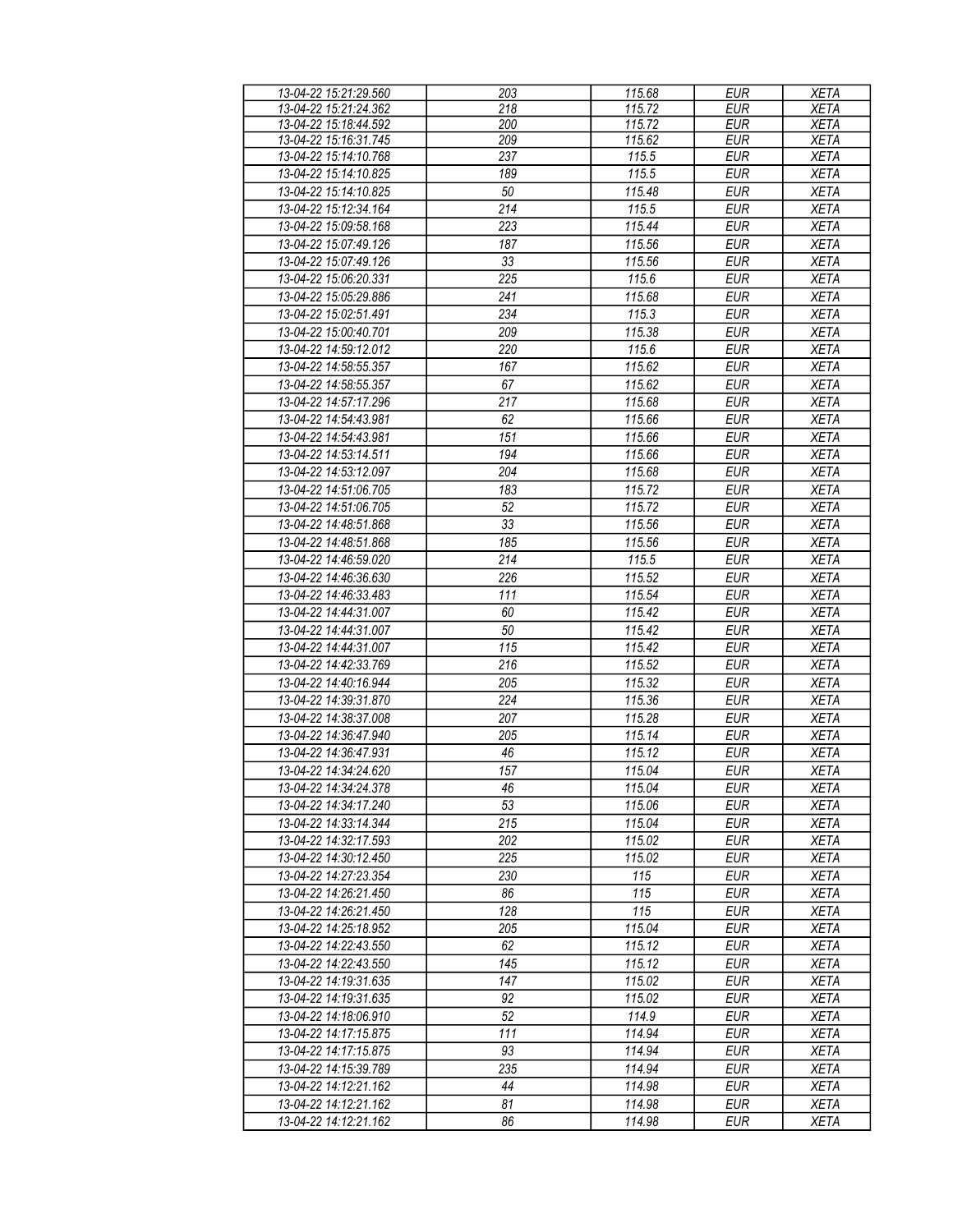| 13-04-22 14:08:48.621 | 212              | 114.94              | <b>EUR</b> | <b>XETA</b> |
|-----------------------|------------------|---------------------|------------|-------------|
| 13-04-22 14:06:03.790 | 224              | 115.04              | <b>EUR</b> | <b>XETA</b> |
| 13-04-22 14:06:03.790 | 126              | 115.04              | <b>EUR</b> | <b>XETA</b> |
| 13-04-22 14:06:03.790 | $\boldsymbol{9}$ | 115.04              | <b>EUR</b> | <b>XETA</b> |
| 13-04-22 14:06:03.789 | 60               | 115.04              | <b>EUR</b> | <b>XETA</b> |
| 13-04-22 14:06:03.789 | 48               | 115.04              | <b>EUR</b> | <b>XETA</b> |
|                       | 94               | 115.04              | <b>EUR</b> |             |
| 13-04-22 14:04:58.225 |                  |                     |            | <b>XETA</b> |
| 13-04-22 14:02:19.590 | 145              | 115.02              | <b>EUR</b> | <b>XETA</b> |
| 13-04-22 14:02:19.590 | 51               | 115.02              | <b>EUR</b> | <b>XETA</b> |
| 13-04-22 13:58:17.828 | 225              | 114.98              | <b>EUR</b> | <b>XETA</b> |
| 13-04-22 13:56:57.760 | 180              | 115.08              | <b>EUR</b> | <b>XETA</b> |
| 13-04-22 13:56:57.760 | 22               | 115.08              | <b>EUR</b> | <b>XETA</b> |
| 13-04-22 13:55:27.342 | 175              | 115.14              | <b>EUR</b> | <b>XETA</b> |
| 13-04-22 13:55:27.342 | 61               | 115.14              | <b>EUR</b> | <b>XETA</b> |
| 13-04-22 13:51:58.976 | 230              | 115.04              | <b>EUR</b> | <b>XETA</b> |
| 13-04-22 13:49:56.538 | 4                | 115.02              | <b>EUR</b> | <b>XETA</b> |
| 13-04-22 13:49:56.538 | 198              | 115.02              | <b>EUR</b> | <b>XETA</b> |
| 13-04-22 13:47:45.830 | 111              | 114.98              | <b>EUR</b> | <b>XETA</b> |
| 13-04-22 13:47:45.830 | 91               | 114.98              | <b>EUR</b> | <b>XETA</b> |
| 13-04-22 13:45:03.513 | $\overline{242}$ | 114.98              | <b>EUR</b> | <b>XETA</b> |
| 13-04-22 13:41:50.085 | 205              | 115.12              | <b>EUR</b> | <b>XETA</b> |
| 13-04-22 13:38:28.491 | 225              | 114.98              | <b>EUR</b> | <b>XETA</b> |
| 13-04-22 13:38:16.655 | 203              | 115                 | <b>EUR</b> | <b>XETA</b> |
| 13-04-22 13:36:28.769 | 217              | 114.96              | <b>EUR</b> | <b>XETA</b> |
| 13-04-22 13:33:32.072 | 208              | 114.9               | <b>EUR</b> | <b>XETA</b> |
| 13-04-22 13:31:28.820 | 204              | 114.86              | <b>EUR</b> | <b>XETA</b> |
|                       |                  |                     |            |             |
| 13-04-22 13:30:01.476 | 202              | 114.96              | <b>EUR</b> | <b>XETA</b> |
| 13-04-22 13:28:28.423 | 236              | 115.04              | <b>EUR</b> | <b>XETA</b> |
| 13-04-22 13:23:51.289 | 140              | 115                 | <b>EUR</b> | <b>XETA</b> |
| 13-04-22 13:23:51.289 | 56               | 115                 | <b>EUR</b> | <b>XETA</b> |
| 13-04-22 13:23:51.079 | 18               | 115                 | <b>EUR</b> | <b>XETA</b> |
| 13-04-22 13:23:51.079 | 18               | 115                 | <b>EUR</b> | <b>XETA</b> |
| 13-04-22 13:20:30.910 | 126              | 115.14              | <b>EUR</b> | <b>XETA</b> |
| 13-04-22 13:20:30.910 | 66               | 115.14              | <b>EUR</b> | <b>XETA</b> |
| 13-04-22 13:20:30.909 | 48               | 115.14              | <b>EUR</b> | <b>XETA</b> |
| 13-04-22 13:20:11.041 | $\overline{3}$   | 115.06              | <b>EUR</b> | <b>XETA</b> |
| 13-04-22 13:19:06.938 | 206              | 115.06              | <b>EUR</b> | <b>XETA</b> |
| 13-04-22 13:16:51.674 | 180              | 114.96              | <b>EUR</b> | <b>XETA</b> |
| 13-04-22 13:16:22.152 | 35               | 114.96              | <b>EUR</b> | <b>XETA</b> |
| 13-04-22 13:12:47.212 | 228              | 115.02              | <b>EUR</b> | <b>XETA</b> |
| 13-04-22 13:07:57.166 | 223              | 115.08              | EUR        | XETA        |
| 13-04-22 13:07:39.174 | 202              | 115.1               | <b>EUR</b> | <b>XETA</b> |
| 13-04-22 13:03:18.567 | 64               | 115.04              | <b>EUR</b> | <b>XETA</b> |
| 13-04-22 13:03:18.567 | 173              | 115.04              | <b>EUR</b> | <b>XETA</b> |
| 13-04-22 13:00:07.358 | 204              | 115.06              | <b>EUR</b> | <b>XETA</b> |
| 13-04-22 12:56:14.598 | 197              | 115.08              | <b>EUR</b> | <b>XETA</b> |
| 13-04-22 12:56:12.328 | 196              | 115.1               | <b>EUR</b> | <b>XETA</b> |
| 13-04-22 12:56:12.327 | $\mathbf{1}$     | 115.1               | <b>EUR</b> | <b>XETA</b> |
|                       |                  |                     |            |             |
| 13-04-22 12:51:11.641 | 239              | 115.14              | <b>EUR</b> | <b>XETA</b> |
| 13-04-22 12:45:55.309 | 244              | 115.2               | EUR        | <b>XETA</b> |
| 13-04-22 12:44:24.783 | 204              | 115.1               | <b>EUR</b> | <b>XETA</b> |
| 13-04-22 12:41:37.400 | 216              | $\overline{1}15.14$ | <b>EUR</b> | <b>XETA</b> |
| 13-04-22 12:38:12.094 | 197              | 115.18              | <b>EUR</b> | <b>XETA</b> |
| 13-04-22 12:32:59.341 | 242              | 115.14              | <b>EUR</b> | <b>XETA</b> |
| 13-04-22 12:29:04.120 | 229              | 115.3               | <b>EUR</b> | <b>XETA</b> |
| 13-04-22 12:29:04.120 | 219              | 115.3               | <b>EUR</b> | <b>XETA</b> |
| 13-04-22 12:28:43.101 | 45               | 115.28              | <b>EUR</b> | <b>XETA</b> |
| 13-04-22 12:23:53.862 | 127              | 115.26              | EUR        | XETA        |
| 13-04-22 12:23:53.862 | 108              | 115.26              | EUR        | <b>XETA</b> |
| 13-04-22 12:20:10.009 | 105              | 115.44              | EUR        | <b>XETA</b> |
|                       |                  |                     |            |             |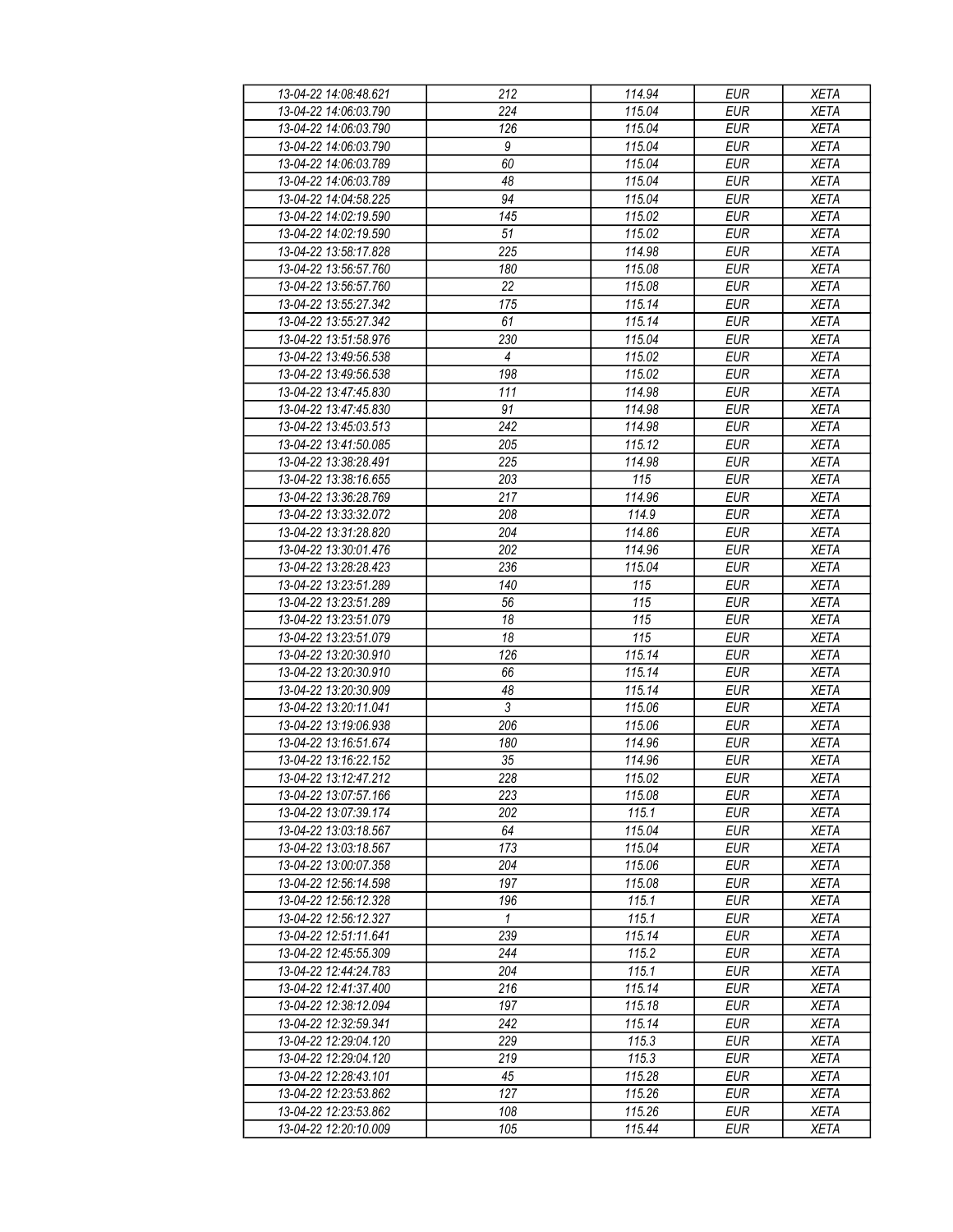| 13-04-22 12:20:10.009 | 98  | 115.44 | <b>EUR</b> | <b>XETA</b> |
|-----------------------|-----|--------|------------|-------------|
| 13-04-22 12:15:24.647 | 227 | 115.58 | <b>EUR</b> | <b>XETA</b> |
| 13-04-22 12:13:58.456 | 198 | 115.66 | <b>EUR</b> | <b>XETA</b> |
| 13-04-22 12:10:26.923 | 181 | 115.82 | <b>EUR</b> | <b>XETA</b> |
| 13-04-22 12:10:26.923 | 37  | 115.82 | <b>EUR</b> | <b>XETA</b> |
| 13-04-22 12:06:57.999 | 222 | 115.84 | <b>EUR</b> | <b>XETA</b> |
|                       |     | 115.82 | <b>EUR</b> |             |
| 13-04-22 12:05:09.201 | 215 |        |            | <b>XETA</b> |
| 13-04-22 12:04:18.478 | 181 | 115.82 | <b>EUR</b> | <b>XETA</b> |
| 13-04-22 12:02:24.461 | 230 | 115.74 | <b>EUR</b> | <b>XETA</b> |
| 13-04-22 11:59:53.964 | 123 | 115.78 | <b>EUR</b> | <b>XETA</b> |
| 13-04-22 11:59:05.907 | 211 | 115.84 | <b>EUR</b> | <b>XETA</b> |
| 13-04-22 11:59:05.906 | 25  | 115.84 | <b>EUR</b> | <b>XETA</b> |
| 13-04-22 11:58:54.510 | 150 | 115.86 | <b>EUR</b> | <b>XETA</b> |
| 13-04-22 11:56:52.230 | 84  | 115.78 | <b>EUR</b> | <b>XETA</b> |
| 13-04-22 11:51:13.274 | 41  | 115.66 | <b>EUR</b> | <b>XETA</b> |
| 13-04-22 11:51:13.274 | 194 | 115.66 | <b>EUR</b> | <b>XETA</b> |
| 13-04-22 11:46:51.477 | 167 | 115.76 | <b>EUR</b> | <b>XETA</b> |
| 13-04-22 11:46:51.477 | 63  | 115.76 | <b>EUR</b> | <b>XETA</b> |
| 13-04-22 11:44:30.052 | 229 | 115.9  | <b>EUR</b> | <b>XETA</b> |
| 13-04-22 11:42:11.298 | 228 | 115.78 | <b>EUR</b> | <b>XETA</b> |
| 13-04-22 11:37:33.468 | 235 | 115.8  | <b>EUR</b> | <b>XETA</b> |
| 13-04-22 11:33:46.792 | 198 | 115.68 | <b>EUR</b> | <b>XETA</b> |
| 13-04-22 11:33:46.792 | 233 | 115.68 | <b>EUR</b> | <b>XETA</b> |
| 13-04-22 11:28:36.010 | 189 | 115.52 | <b>EUR</b> | <b>XETA</b> |
| 13-04-22 11:26:15.589 | 161 | 115.46 | <b>EUR</b> | <b>XETA</b> |
| 13-04-22 11:26:15.589 | 46  | 115.46 | <b>EUR</b> | <b>XETA</b> |
| 13-04-22 11:21:32.562 | 196 | 115.54 | <b>EUR</b> | <b>XETA</b> |
| 13-04-22 11:21:04.665 | 194 | 115.52 | <b>EUR</b> | <b>XETA</b> |
| 13-04-22 11:20:58.510 | 33  | 115.52 | <b>EUR</b> | <b>XETA</b> |
| 13-04-22 11:20:54.400 | 107 | 115.54 | <b>EUR</b> | <b>XETA</b> |
|                       |     |        |            |             |
| 13-04-22 11:16:23.959 | 131 | 115.62 | <b>EUR</b> | <b>XETA</b> |
| 13-04-22 11:16:23.959 | 80  | 115.62 | <b>EUR</b> | <b>XETA</b> |
| 13-04-22 11:12:35.376 | 237 | 115.6  | <b>EUR</b> | <b>XETA</b> |
| 13-04-22 11:08:51.021 | 144 | 115.68 | <b>EUR</b> | <b>XETA</b> |
| 13-04-22 11:08:50.943 | 79  | 115.68 | <b>EUR</b> | <b>XETA</b> |
| 13-04-22 11:08:50.943 | 230 | 115.68 | <b>EUR</b> | <b>XETA</b> |
| 13-04-22 11:05:45.735 | 211 | 115.72 | <b>EUR</b> | <b>XETA</b> |
| 13-04-22 11:03:11.540 | 198 | 115.72 | <b>EUR</b> | <b>XETA</b> |
| 13-04-22 11:00:53.109 | 42  | 115.34 | <b>EUR</b> | <b>XETA</b> |
| 13-04-22 11:00:53.108 | 157 | 115.34 | <b>EUR</b> | <b>XETA</b> |
| 13-04-22 10:59:36.787 | 150 | 115.48 | EUR        | XETA        |
| 13-04-22 10:59:36.787 | 48  | 115.48 | <b>EUR</b> | <b>XETA</b> |
| 13-04-22 10:58:12.853 | 211 | 115.46 | <b>EUR</b> | <b>XETA</b> |
| 13-04-22 10:56:27.510 | 131 | 115.5  | <b>EUR</b> | <b>XETA</b> |
| 13-04-22 10:56:27.510 | 77  | 115.5  | <b>EUR</b> | <b>XETA</b> |
| 13-04-22 10:53:42.069 | 240 | 115.6  | <b>EUR</b> | <b>XETA</b> |
| 13-04-22 10:51:53.133 | 140 | 115.52 | <b>EUR</b> | <b>XETA</b> |
| 13-04-22 10:51:53.132 | 81  | 115.52 | <b>EUR</b> | <b>XETA</b> |
| 13-04-22 10:50:42.790 | 93  | 115.5  | <b>EUR</b> | <b>XETA</b> |
| 13-04-22 10:50:42.790 | 124 | 115.5  | EUR        | <b>XETA</b> |
| 13-04-22 10:48:06.378 | 155 | 115.74 | <b>EUR</b> | <b>XETA</b> |
| 13-04-22 10:48:06.378 | 71  | 115.74 | <b>EUR</b> | <b>XETA</b> |
| 13-04-22 10:42:36.108 | 217 | 115.82 | <b>EUR</b> | <b>XETA</b> |
| 13-04-22 10:42:36.120 | 218 | 115.84 | EUR        | <b>XETA</b> |
| 13-04-22 10:42:36.108 | 228 | 115.82 | <b>EUR</b> | <b>XETA</b> |
| 13-04-22 10:39:17.471 | 233 | 115.88 | <b>EUR</b> | <b>XETA</b> |
| 13-04-22 10:36:42.806 | 234 | 116.22 | <b>EUR</b> |             |
|                       |     |        |            | <b>XETA</b> |
| 13-04-22 10:33:19.503 | 89  | 116.22 | EUR        | XETA        |
| 13-04-22 10:33:16.618 | 108 | 116.22 | EUR        | <b>XETA</b> |
| 13-04-22 10:31:58.732 | 192 | 116.22 | EUR        | <b>XETA</b> |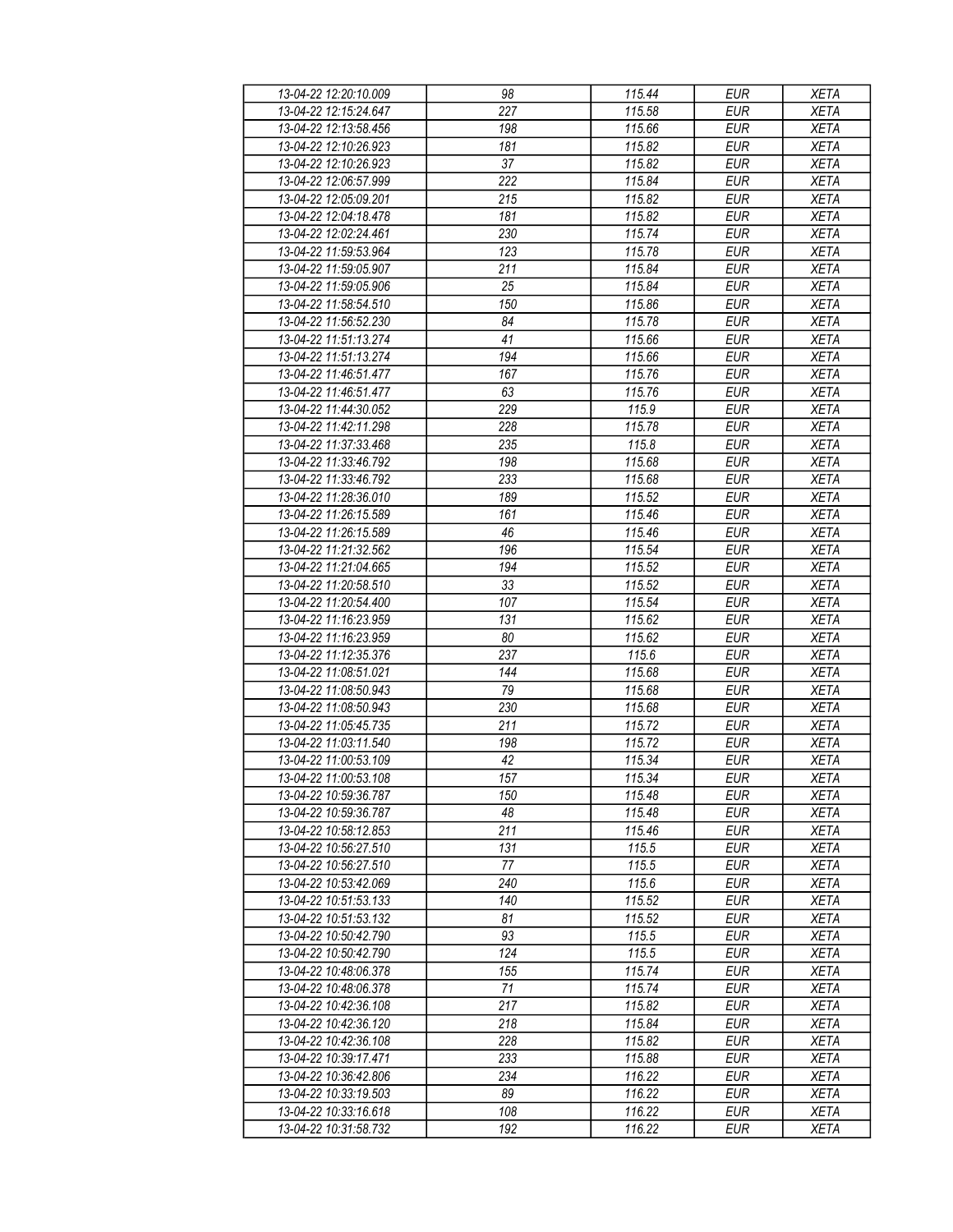| 13-04-22 10:30:08.026 | 243        | 116.02 | <b>EUR</b> | <b>XETA</b> |
|-----------------------|------------|--------|------------|-------------|
| 13-04-22 10:26:10.759 | 236        | 116.16 | <b>EUR</b> | <b>XETA</b> |
| 13-04-22 10:23:46.784 | 238        | 116.3  | <b>EUR</b> | <b>XETA</b> |
| 13-04-22 10:23:17.833 | 70         | 116.26 | <b>EUR</b> | <b>XETA</b> |
| 13-04-22 10:20:32.305 | 69         | 116.2  | <b>EUR</b> | <b>XETA</b> |
| 13-04-22 10:20:28.024 | 96         | 116.22 | <b>EUR</b> | <b>XETA</b> |
|                       |            | 116.22 | <b>EUR</b> |             |
| 13-04-22 10:20:28.024 | 139        |        |            | <b>XETA</b> |
| 13-04-22 10:19:16.788 | 127        | 116.2  | <b>EUR</b> | <b>XETA</b> |
| 13-04-22 10:16:40.954 | 198        | 116.44 | <b>EUR</b> | <b>XETA</b> |
| 13-04-22 10:13:54.075 | 216        | 116.56 | <b>EUR</b> | <b>XETA</b> |
| 13-04-22 10:11:00.592 | 228        | 116.46 | <b>EUR</b> | <b>XETA</b> |
| 13-04-22 10:11:00.592 | 166        | 116.46 | <b>EUR</b> | <b>XETA</b> |
| 13-04-22 10:11:00.592 | 40         | 116.46 | <b>EUR</b> | <b>XETA</b> |
| 13-04-22 10:08:10.785 | 212        | 116.44 | <b>EUR</b> | <b>XETA</b> |
| 13-04-22 10:07:33.504 | 90         | 116.42 | <b>EUR</b> | <b>XETA</b> |
| 13-04-22 10:04:35.097 | $\sqrt{3}$ | 116.38 | <b>EUR</b> | <b>XETA</b> |
| 13-04-22 10:04:24.503 | 204        | 116.38 | <b>EUR</b> | <b>XETA</b> |
| 13-04-22 10:01:49.406 | 207        | 116.54 | <b>EUR</b> | <b>XETA</b> |
| 13-04-22 10:01:49.406 | 120        | 116.54 | <b>EUR</b> | <b>XETA</b> |
| 13-04-22 10:01:49.406 | 92         | 116.54 | <b>EUR</b> | <b>XETA</b> |
| 13-04-22 10:00:21.821 | 43         | 116.5  | <b>EUR</b> | <b>XETA</b> |
| 13-04-22 09:57:50.168 | 238        | 116.44 | <b>EUR</b> | <b>XETA</b> |
| 13-04-22 09:54:46.352 | 31         | 116.48 | <b>EUR</b> | <b>XETA</b> |
| 13-04-22 09:54:46.352 | 206        | 116.48 | <b>EUR</b> | <b>XETA</b> |
|                       |            |        |            |             |
| 13-04-22 09:51:46.050 | 47         | 116.16 | <b>EUR</b> | <b>XETA</b> |
| 13-04-22 09:51:46.050 | 170        | 116.16 | <b>EUR</b> | <b>XETA</b> |
| 13-04-22 09:50:12.204 | 206        | 116.22 | <b>EUR</b> | <b>XETA</b> |
| 13-04-22 09:49:07.096 | 228        | 116.3  | <b>EUR</b> | <b>XETA</b> |
| 13-04-22 09:47:10.188 | 117        | 116.28 | <b>EUR</b> | <b>XETA</b> |
| 13-04-22 09:47:10.188 | 74         | 116.28 | <b>EUR</b> | <b>XETA</b> |
| 13-04-22 09:47:10.181 | 28         | 116.28 | <b>EUR</b> | <b>XETA</b> |
| 13-04-22 09:47:10.181 | 11         | 116.28 | <b>EUR</b> | <b>XETA</b> |
| 13-04-22 09:43:07.092 | 220        | 116.16 | <b>EUR</b> | <b>XETA</b> |
| 13-04-22 09:40:49.235 | 213        | 116    | <b>EUR</b> | <b>XETA</b> |
| 13-04-22 09:39:40.259 | 57         | 116.08 | <b>EUR</b> | <b>XETA</b> |
| 13-04-22 09:39:40.259 | 139        | 116.08 | <b>EUR</b> | <b>XETA</b> |
| 13-04-22 09:36:31.443 | 218        | 116.1  | <b>EUR</b> | <b>XETA</b> |
| 13-04-22 09:33:58.012 | 192        | 116.24 | <b>EUR</b> | <b>XETA</b> |
| 13-04-22 09:33:58.012 | 212        | 116.24 | <b>EUR</b> | <b>XETA</b> |
| 13-04-22 09:30:22.480 | 227        | 115.98 | <b>EUR</b> | <b>XETA</b> |
| 13-04-22 09:29:11.816 | 218        | 116.1  | EUR        | XETA        |
| 13-04-22 09:24:27.619 | 228        | 116.04 | <b>EUR</b> |             |
|                       | 154        |        | <b>EUR</b> | <b>XETA</b> |
| 13-04-22 09:23:29.403 | 59         | 115.98 |            | <b>XETA</b> |
| 13-04-22 09:23:29.403 |            | 115.98 | <b>EUR</b> | <b>XETA</b> |
| 13-04-22 09:21:35.255 | 148        | 115.72 | <b>EUR</b> | <b>XETA</b> |
| 13-04-22 09:21:35.255 | 71         | 115.72 | <b>EUR</b> | <b>XETA</b> |
| 13-04-22 09:18:25.808 | 229        | 115.88 | <b>EUR</b> | <b>XETA</b> |
| 13-04-22 09:16:15.885 | 20         | 115.94 | <b>EUR</b> | <b>XETA</b> |
| 13-04-22 09:15:58.789 | 200        | 115.94 | <b>EUR</b> | <b>XETA</b> |
| 13-04-22 09:14:10.978 | 96         | 115.92 | EUR        | <b>XETA</b> |
| 13-04-22 09:14:10.978 | 105        | 115.92 | <b>EUR</b> | <b>XETA</b> |
| 13-04-22 09:13:20.587 | 224        | 116.1  | <b>EUR</b> | <b>XETA</b> |
| 13-04-22 09:09:35.853 | 215        | 116.1  | <b>EUR</b> | <b>XETA</b> |
| 13-04-22 09:07:01.189 | 242        | 116.08 | <b>EUR</b> | <b>XETA</b> |
| 13-04-22 09:06:41.847 | 213        | 116.14 | <b>EUR</b> | <b>XETA</b> |
| 13-04-22 09:05:28.138 | 234        | 115.9  | <b>EUR</b> | <b>XETA</b> |
| 13-04-22 09:03:46.428 | 233        | 115.96 | <b>EUR</b> | <b>XETA</b> |
| 13-04-22 08:59:47.456 | 83         | 115.6  | EUR        | XETA        |
| 13-04-22 08:59:47.456 | 159        | 115.6  | EUR        | <b>XETA</b> |
|                       | 204        |        |            |             |
| 13-04-22 08:59:10.734 |            | 115.52 | EUR        | <b>XETA</b> |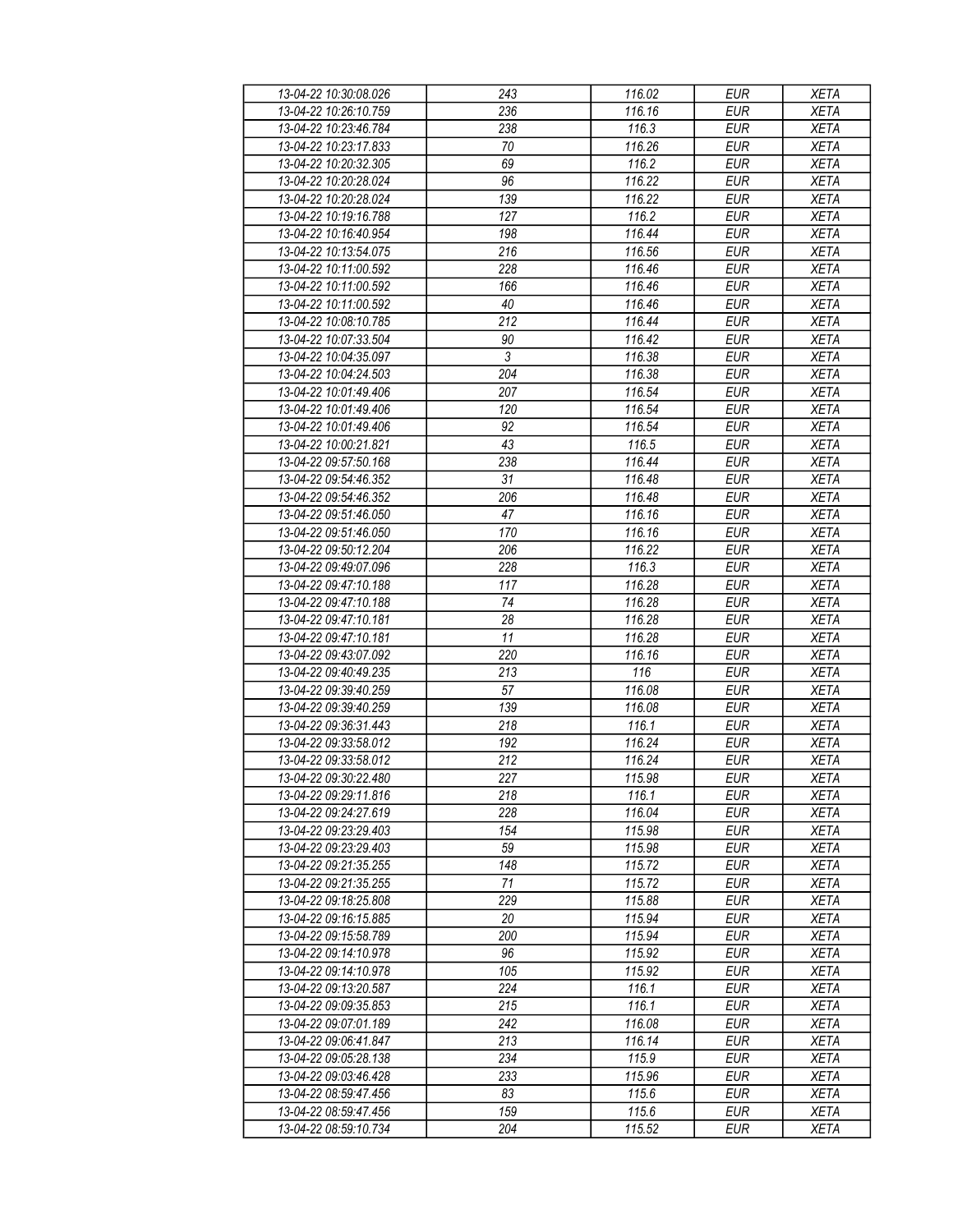| 13-04-22 08:57:44.893 | 215             | 115.62 | <b>EUR</b> | <b>XETA</b> |
|-----------------------|-----------------|--------|------------|-------------|
| 13-04-22 08:55:42.208 | 11              | 115.56 | <b>EUR</b> | <b>XETA</b> |
| 13-04-22 08:55:42.208 | 200             | 115.56 | <b>EUR</b> | <b>XETA</b> |
| 13-04-22 08:54:54.234 | 174             | 115.58 | <b>EUR</b> | <b>XETA</b> |
| 13-04-22 08:52:34.843 | 129             | 115.36 | <b>EUR</b> | <b>XETA</b> |
| 13-04-22 08:52:34.843 | 82              | 115.36 | <b>EUR</b> | <b>XETA</b> |
| 13-04-22 08:51:08.445 |                 | 115.42 | <b>EUR</b> |             |
|                       | 176             |        |            | <b>XETA</b> |
| 13-04-22 08:51:07.012 | 52              | 115.42 | <b>EUR</b> | <b>XETA</b> |
| 13-04-22 08:50:27.817 | 223             | 115.42 | <b>EUR</b> | <b>XETA</b> |
| 13-04-22 08:47:20.025 | 236             | 115.4  | <b>EUR</b> | <b>XETA</b> |
| 13-04-22 08:45:09.154 | 235             | 115.4  | <b>EUR</b> | <b>XETA</b> |
| 13-04-22 08:43:15.594 | 225             | 115.42 | <b>EUR</b> | <b>XETA</b> |
| 13-04-22 08:41:50.740 | 23              | 115.24 | <b>EUR</b> | <b>XETA</b> |
| 13-04-22 08:41:50.740 | 134             | 115.24 | <b>EUR</b> | <b>XETA</b> |
| 13-04-22 08:41:50.740 | 76              | 115.24 | <b>EUR</b> | <b>XETA</b> |
| 13-04-22 08:40:46.353 | 54              | 115.18 | <b>EUR</b> | <b>XETA</b> |
| 13-04-22 08:40:46.352 | 146             | 115.18 | <b>EUR</b> | <b>XETA</b> |
| 13-04-22 08:38:07.993 | 201             | 115.26 | <b>EUR</b> | <b>XETA</b> |
| 13-04-22 08:38:07.986 | $\overline{29}$ | 115.26 | <b>EUR</b> | <b>XETA</b> |
| 13-04-22 08:37:44.686 | 152             | 115.28 | <b>EUR</b> | <b>XETA</b> |
| 13-04-22 08:35:15.424 | 219             | 115.18 | <b>EUR</b> | <b>XETA</b> |
| 13-04-22 08:34:04.788 | 229             | 115.3  | <b>EUR</b> | <b>XETA</b> |
| 13-04-22 08:33:20.403 | 34              | 115.32 | <b>EUR</b> | <b>XETA</b> |
| 13-04-22 08:33:20.403 | 75              | 115.32 | <b>EUR</b> | <b>XETA</b> |
|                       |                 |        |            |             |
| 13-04-22 08:33:19.119 | 128             | 115.32 | <b>EUR</b> | <b>XETA</b> |
| 13-04-22 08:31:09.807 | 199             | 115.4  | <b>EUR</b> | <b>XETA</b> |
| 13-04-22 08:29:51.814 | 211             | 115.54 | <b>EUR</b> | <b>XETA</b> |
| 13-04-22 08:28:34.707 | 219             | 115.58 | <b>EUR</b> | <b>XETA</b> |
| 13-04-22 08:27:39.237 | 225             | 115.26 | <b>EUR</b> | <b>XETA</b> |
| 13-04-22 08:26:45.891 | 222             | 115.24 | <b>EUR</b> | <b>XETA</b> |
| 13-04-22 08:24:39.645 | 223             | 115.2  | <b>EUR</b> | <b>XETA</b> |
| 13-04-22 08:22:32.412 | 133             | 115.5  | <b>EUR</b> | <b>XETA</b> |
| 13-04-22 08:22:32.412 | 74              | 115.5  | <b>EUR</b> | <b>XETA</b> |
| 13-04-22 08:22:03.812 | 148             | 115.44 | <b>EUR</b> | <b>XETA</b> |
| 13-04-22 08:22:03.812 | 67              | 115.44 | <b>EUR</b> | <b>XETA</b> |
| 13-04-22 08:21:19.000 | 226             | 115.46 | <b>EUR</b> | <b>XETA</b> |
| 13-04-22 08:19:45.882 | 24              | 115.1  | <b>EUR</b> | <b>XETA</b> |
| 13-04-22 08:19:45.882 | 195             | 115.1  | <b>EUR</b> | <b>XETA</b> |
| 13-04-22 08:19:43.603 | 9               | 115.1  | <b>EUR</b> | <b>XETA</b> |
| 13-04-22 08:17:49.426 | 227             | 115.26 | <b>EUR</b> | <b>XETA</b> |
| 13-04-22 08:17:47.253 | 36              | 115.28 | EUR        | XETA        |
| 13-04-22 08:17:47.253 | 75              | 115.28 | <b>EUR</b> | <b>XETA</b> |
| 13-04-22 08:17:47.253 | 63              | 115.28 | <b>EUR</b> | <b>XETA</b> |
| 13-04-22 08:17:47.253 | 36              | 115.28 | <b>EUR</b> | <b>XETA</b> |
| 13-04-22 08:16:45.438 | 38              | 115.08 | <b>EUR</b> |             |
|                       |                 |        |            | <b>XETA</b> |
| 13-04-22 08:16:45.438 | 190             | 115.08 | <b>EUR</b> | <b>XETA</b> |
| 13-04-22 08:14:42.098 | 29              | 115    | <b>EUR</b> | <b>XETA</b> |
| 13-04-22 08:14:42.098 | 112             | 115    | <b>EUR</b> | <b>XETA</b> |
| 13-04-22 08:14:42.096 | 76              | 115    | <b>EUR</b> | <b>XETA</b> |
| 13-04-22 08:13:25.314 | 52              | 114.94 | EUR        | <b>XETA</b> |
| 13-04-22 08:13:25.314 | 169             | 114.94 | <b>EUR</b> | <b>XETA</b> |
| 13-04-22 08:11:37.307 | 226             | 114.86 | <b>EUR</b> | <b>XETA</b> |
| 13-04-22 08:11:35.118 | 78              | 114.9  | <b>EUR</b> | <b>XETA</b> |
| 13-04-22 08:11:35.118 | 8               | 114.9  | <b>EUR</b> | <b>XETA</b> |
| 13-04-22 08:11:35.118 | 142             | 114.9  | <b>EUR</b> | <b>XETA</b> |
| 13-04-22 08:09:10.861 | 25              | 114.78 | <b>EUR</b> | <b>XETA</b> |
| 13-04-22 08:09:10.861 | 136             | 114.78 | <b>EUR</b> | <b>XETA</b> |
| 13-04-22 08:09:10.861 | 50              | 114.78 | EUR        | XETA        |
| 13-04-22 08:09:10.857 | 92              | 114.8  | EUR        | <b>XETA</b> |
| 13-04-22 08:09:10.857 | 110             | 114.78 | EUR        | <b>XETA</b> |
|                       |                 |        |            |             |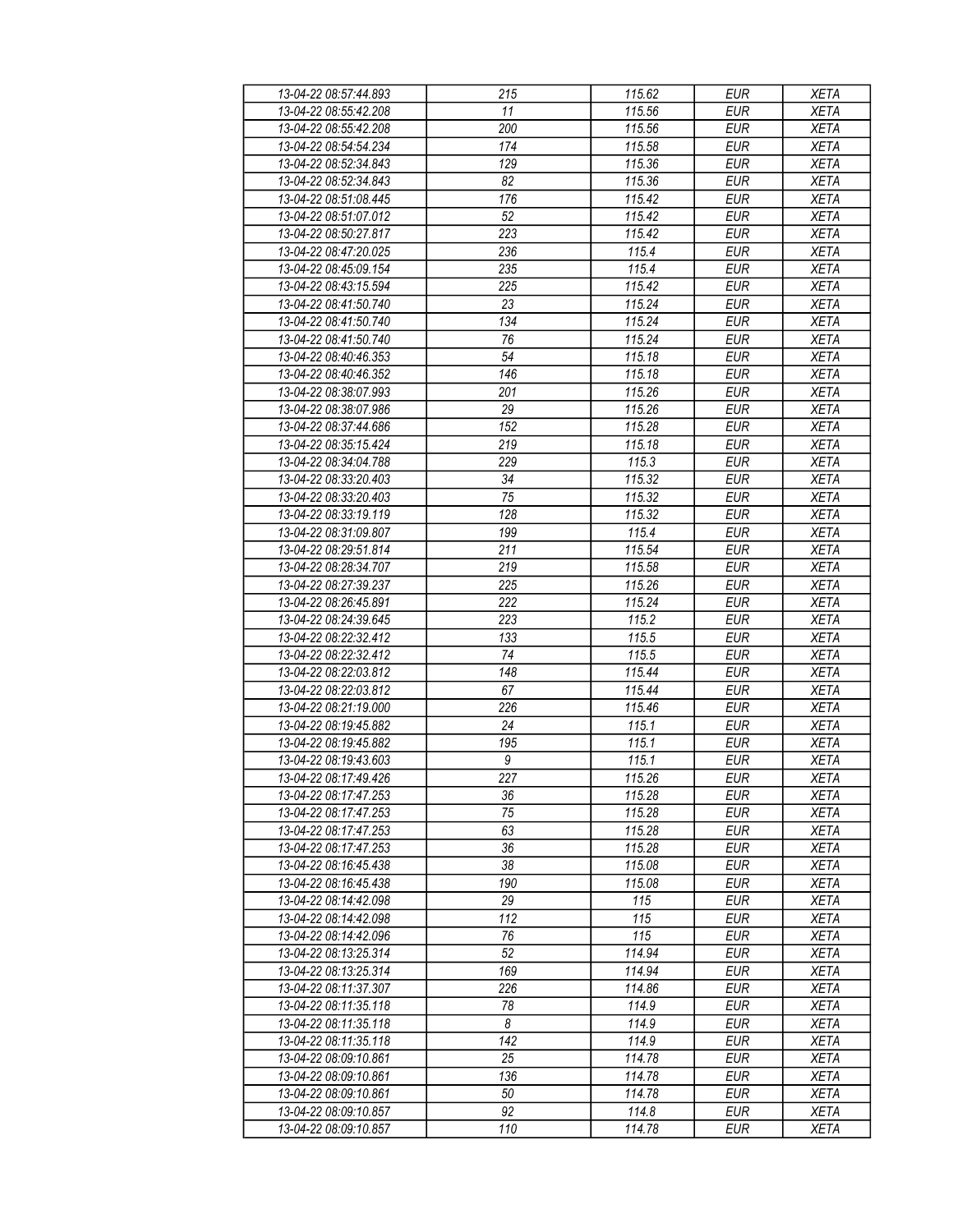| 13-04-22 08:08:06.375 | 211 | 114.84 | <b>EUR</b> | <b>XETA</b> |
|-----------------------|-----|--------|------------|-------------|
| 13-04-22 08:07:20.474 | 164 | 114.9  | EUR        | <b>XETA</b> |
| 13-04-22 08:06:18.592 | 72  | 114.74 | <b>EUR</b> | <b>XETA</b> |
| 13-04-22 08:06:18.592 | 155 | 114.74 | <b>EUR</b> | <b>XETA</b> |
| 13-04-22 08:06:00.379 | 236 | 114.74 | <b>EUR</b> | <b>XETA</b> |
| 13-04-22 08:05:15.296 | 209 | 114.98 | <b>EUR</b> | <b>XETA</b> |
| 13-04-22 08:03:40.128 | 234 | 115.44 | <b>EUR</b> | <b>XETA</b> |
| 13-04-22 08:02:34.399 | 225 | 115.4  | <b>EUR</b> | <b>XETA</b> |
| 13-04-22 08:02:34.389 | 224 | 115.44 | <b>EUR</b> | <b>XETA</b> |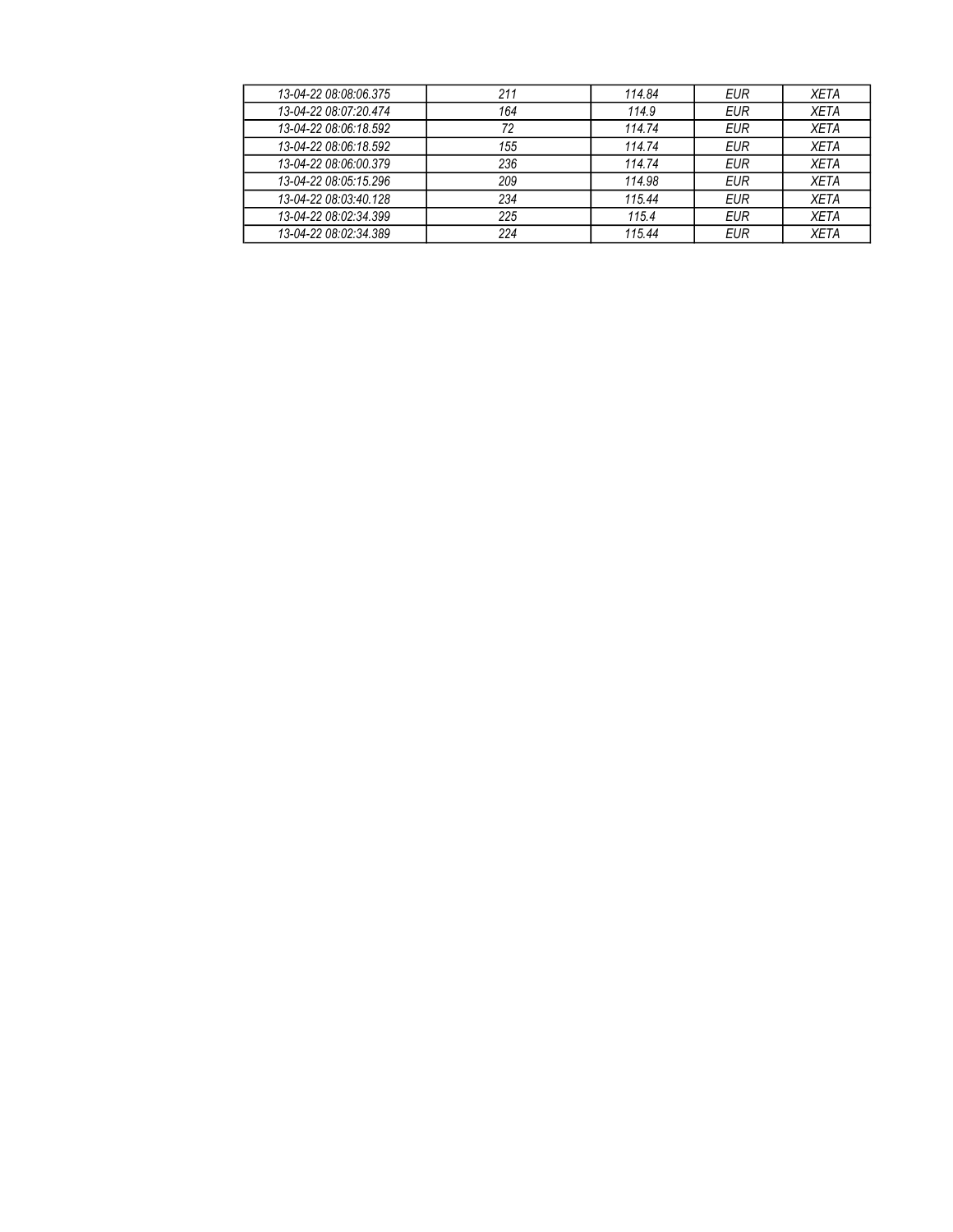## Each order relating to the buy-back programme above according to Art. 5 sec. 3 MAR in conjunction with Art. 25 sec. 1 and 2 MiFiR

## In red colour are the fields according to Table 2 of the Annex of Del. Regulation (EU) 2017/580; alternatively you may report the

| Date and Time according to field 9 | <b>Segment MIC code</b><br>according to field 16 | <b>Transaction price</b><br>according to field 28 | <b>Price currency according</b><br>to field 29 | <b>Buy-sell indicator</b><br>according to field 32 |
|------------------------------------|--------------------------------------------------|---------------------------------------------------|------------------------------------------------|----------------------------------------------------|
| 13-04-22 16:27:26.178              | <b>XETA</b>                                      | 116.34                                            | <b>EUR</b>                                     | <b>BUY</b>                                         |
| 13-04-22 16:27:26.178              | <b>XETA</b>                                      | 116.34                                            | <b>EUR</b>                                     | <b>BUY</b>                                         |
| 13-04-22 16:23:32.008              | <b>XETA</b>                                      | 116.22                                            | <b>EUR</b>                                     | <b>BUY</b>                                         |
| 13-04-22 16:23:25.250              | <b>XETA</b>                                      | 116.24                                            | <b>EUR</b>                                     | <b>BUY</b>                                         |
| 13-04-22 16:21:49.199              | <b>XETA</b>                                      | 116.26                                            | <b>EUR</b>                                     | <b>BUY</b>                                         |
| 13-04-22 16:21:35.598              | <b>XETA</b>                                      | 116.24                                            | <b>EUR</b>                                     | <b>BUY</b>                                         |
| 13-04-22 16:21:29.673              | <b>XETA</b>                                      | 116.26                                            | <b>EUR</b>                                     | <b>BUY</b>                                         |
| 13-04-22 16:20:35.429              | <b>XETA</b>                                      | 116.26                                            | <b>EUR</b>                                     | <b>BUY</b>                                         |
| 13-04-22 16:19:03.905              | <b>XETA</b>                                      | 116.18                                            | <b>EUR</b>                                     | <b>BUY</b>                                         |
| 13-04-22 16:19:03.917              | <b>XETA</b>                                      | 116.2                                             | <b>EUR</b>                                     | <b>BUY</b>                                         |
| 13-04-22 16:17:15.868              | <b>XETA</b>                                      | 116.14                                            | <b>EUR</b>                                     | <b>BUY</b>                                         |
| 13-04-22 16:15:30.997              | <b>XETA</b>                                      | 116.2                                             | <b>EUR</b>                                     | <b>BUY</b>                                         |
| 13-04-22 16:13:31.924              | <b>XETA</b>                                      | 116.08                                            | <b>EUR</b>                                     | <b>BUY</b>                                         |
| 13-04-22 16:12:00.079              | <b>XETA</b>                                      | 116.06                                            | <b>EUR</b>                                     | <b>BUY</b>                                         |
| 13-04-22 16:11:45.402              | <b>XETA</b>                                      | 116.08                                            | <b>EUR</b>                                     | <b>BUY</b>                                         |
| 13-04-22 16:10:20.333              | <b>XETA</b>                                      | 116.1                                             | <b>EUR</b>                                     | <b>BUY</b>                                         |
| 13-04-22 16:10:20.328              | <b>XETA</b>                                      | 116.1                                             | <b>EUR</b>                                     | <b>BUY</b>                                         |
| 13-04-22 16:08:27.463              | <b>XETA</b>                                      | 116.06                                            | <b>EUR</b>                                     | <b>BUY</b>                                         |
| 13-04-22 16:08:17.832              | <b>XETA</b>                                      | 116.04                                            | <b>EUR</b>                                     | <b>BUY</b>                                         |
| 13-04-22 16:05:05.888              | <b>XETA</b>                                      | 116.08                                            | <b>EUR</b>                                     | <b>BUY</b>                                         |
| 13-04-22 16:04:30.082              | <b>XETA</b>                                      | 116.06                                            | <b>EUR</b>                                     | <b>BUY</b>                                         |
| 13-04-22 16:04:30.073              | <b>XETA</b>                                      | 116.04                                            | <b>EUR</b>                                     | <b>BUY</b>                                         |
| 13-04-22 16:02:52.198              | <b>XETA</b>                                      | 115.88                                            | <b>EUR</b>                                     | <b>BUY</b>                                         |
| 13-04-22 16:00:54.111              | <b>XETA</b>                                      | 115.8                                             | <b>EUR</b>                                     | <b>BUY</b>                                         |
| 13-04-22 15:58:57.111              | <b>XETA</b>                                      | 115.7                                             | <b>EUR</b>                                     | <b>BUY</b>                                         |
| 13-04-22 15:57:41.136              | <b>XETA</b>                                      | 115.72                                            | <b>EUR</b>                                     | <b>BUY</b>                                         |
| 13-04-22 15:57:31.382              | <b>XETA</b>                                      | 115.74                                            | <b>EUR</b>                                     | <b>BUY</b>                                         |
| 13-04-22 15:54:58.157              | <b>XETA</b>                                      | 115.8                                             | <b>EUR</b>                                     | <b>BUY</b>                                         |
| 13-04-22 15:53:20.920              | <b>XETA</b>                                      | 115.84                                            | <b>EUR</b>                                     | <b>BUY</b>                                         |
| 13-04-22 15:52:44.534              | <b>XETA</b>                                      | 115.88                                            | <b>EUR</b>                                     | <b>BUY</b>                                         |
| 13-04-22 15:51:46.925              | <b>XETA</b>                                      | 115.84                                            | <b>EUR</b>                                     | <b>BUY</b>                                         |
| 13-04-22 15:50:49.504              | <b>XETA</b>                                      | 115.82                                            | <b>EUR</b>                                     | <b>BUY</b>                                         |
| 13-04-22 15:49:21.977              | <b>XETA</b>                                      | 115.92                                            | <b>EUR</b>                                     | <b>BUY</b>                                         |
| 13-04-22 15:49:21.977              | <b>XETA</b>                                      | 115.92                                            | <b>EUR</b>                                     | <b>BUY</b>                                         |
| 13-04-22 15:47:05.605              | <b>XETA</b>                                      | 116                                               | <b>EUR</b>                                     | <b>BUY</b>                                         |
| 13-04-22 15:46:00.756              | <b>XETA</b>                                      | 116.02                                            | <b>EUR</b>                                     | <b>BUY</b>                                         |
| 13-04-22 15:45:29.648              | <b>XETA</b>                                      | 116.04                                            | <b>EUR</b>                                     | <b>BUY</b>                                         |
| 13-04-22 15:45:29.648              | <b>XETA</b>                                      | 116.04                                            | <b>EUR</b>                                     | <b>BUY</b>                                         |
| 13-04-22 15:43:56.154              | <b>XETA</b>                                      | 115.88                                            | <b>EUR</b>                                     | <b>BUY</b>                                         |
| 13-04-22 15:43:56.154              | <b>XETA</b>                                      | 115.88                                            | <b>EUR</b>                                     | <b>BUY</b>                                         |
| 13-04-22 15:42:06.257              | <b>XETA</b>                                      | 115.84                                            | <b>EUR</b>                                     | <b>BUY</b>                                         |
| 13-04-22 15:39:18.496              | <b>XETA</b>                                      | 115.94                                            | <b>EUR</b>                                     | <b>BUY</b>                                         |
| 13-04-22 15:39:18.496              | <b>XETA</b>                                      | 115.94                                            | <b>EUR</b>                                     | <b>BUY</b>                                         |
| 13-04-22 15:37:15.140              | <b>XETA</b>                                      | 115.94                                            | <b>EUR</b>                                     | <b>BUY</b>                                         |
| 13-04-22 15:37:15.140              | <b>XETA</b>                                      | 115.94                                            | <b>EUR</b>                                     | <b>BUY</b>                                         |
| 13-04-22 15:36:01.150              | <b>XETA</b>                                      | 115.92                                            | <b>EUR</b>                                     | <b>BUY</b>                                         |
| 13-04-22 15:35:11.169              | <b>XETA</b>                                      | 115.9                                             | <b>EUR</b>                                     | <b>BUY</b>                                         |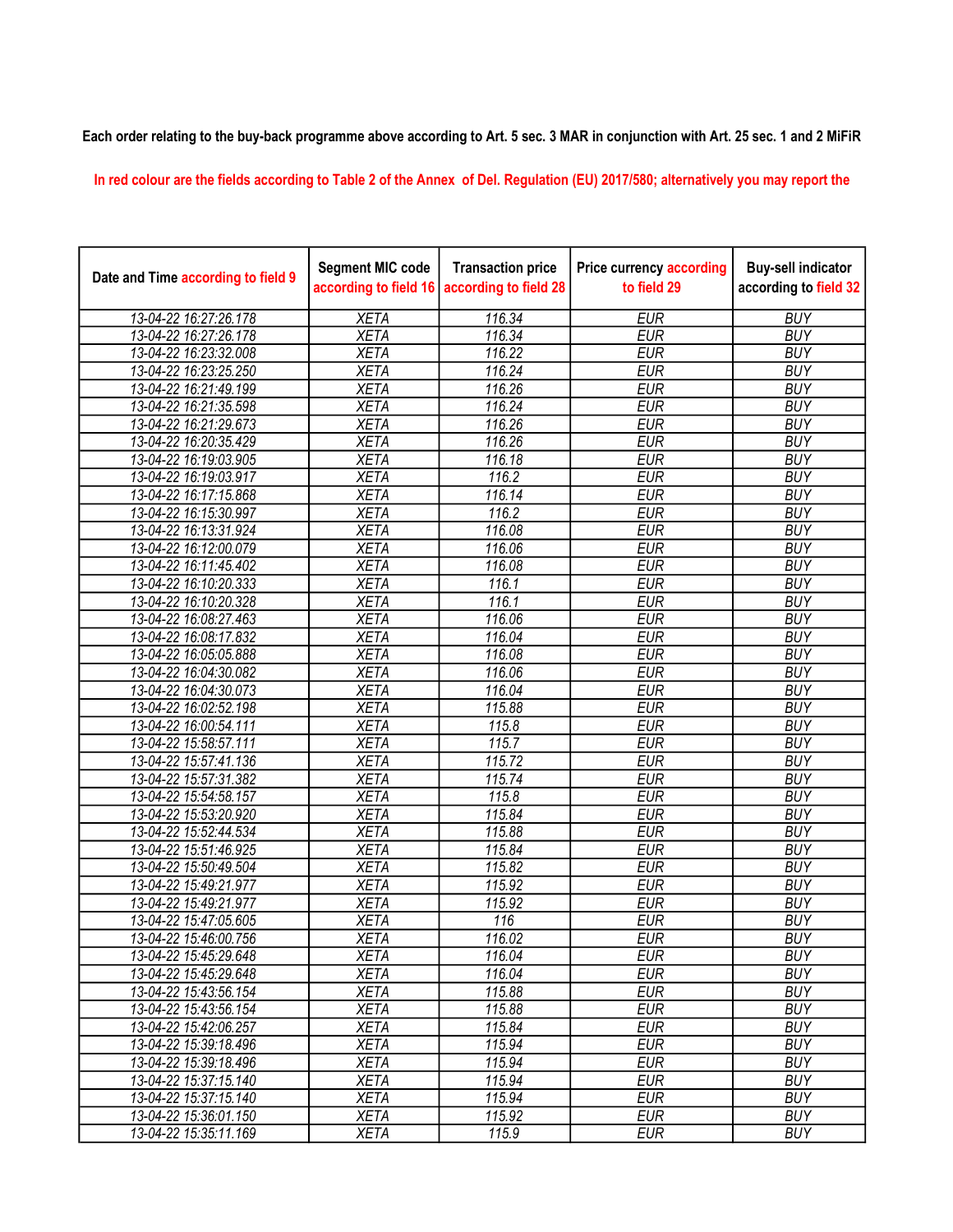| 13-04-22 15:34:03.958 | <b>XETA</b> | 115.96 | <b>EUR</b> | <b>BUY</b> |
|-----------------------|-------------|--------|------------|------------|
| 13-04-22 15:31:55.317 | <b>XETA</b> | 116.04 | <b>EUR</b> | <b>BUY</b> |
| 13-04-22 15:31:55.317 | <b>XETA</b> | 116.04 | <b>EUR</b> | <b>BUY</b> |
| 13-04-22 15:29:54.257 | <b>XETA</b> | 115.94 | <b>EUR</b> | <b>BUY</b> |
| 13-04-22 15:29:54.257 | <b>XETA</b> | 115.94 | <b>EUR</b> | <b>BUY</b> |
| 13-04-22 15:28:23.680 | <b>XETA</b> | 115.82 | <b>EUR</b> | <b>BUY</b> |
| 13-04-22 15:26:40.492 | <b>XETA</b> | 115.8  | <b>EUR</b> | <b>BUY</b> |
| 13-04-22 15:25:05.068 | <b>XETA</b> | 115.72 | <b>EUR</b> | <b>BUY</b> |
| 13-04-22 15:22:59.425 | <b>XETA</b> | 115.7  | <b>EUR</b> | <b>BUY</b> |
| 13-04-22 15:21:29.560 | <b>XETA</b> | 115.68 | <b>EUR</b> | <b>BUY</b> |
| 13-04-22 15:21:24.362 | <b>XETA</b> | 115.72 | <b>EUR</b> | <b>BUY</b> |
| 13-04-22 15:18:44.592 | <b>XETA</b> | 115.72 | <b>EUR</b> | <b>BUY</b> |
| 13-04-22 15:16:31.745 | <b>XETA</b> | 115.62 | <b>EUR</b> | <b>BUY</b> |
| 13-04-22 15:14:10.768 | <b>XETA</b> | 115.5  | <b>EUR</b> | <b>BUY</b> |
| 13-04-22 15:14:10.825 | <b>XETA</b> | 115.5  | <b>EUR</b> | <b>BUY</b> |
| 13-04-22 15:14:10.825 | <b>XETA</b> | 115.48 | <b>EUR</b> | <b>BUY</b> |
| 13-04-22 15:12:34.164 | <b>XETA</b> | 115.5  | <b>EUR</b> | <b>BUY</b> |
| 13-04-22 15:09:58.168 | <b>XETA</b> | 115.44 | <b>EUR</b> | <b>BUY</b> |
| 13-04-22 15:07:49.126 | <b>XETA</b> | 115.56 | <b>EUR</b> | <b>BUY</b> |
| 13-04-22 15:07:49.126 | <b>XETA</b> | 115.56 | <b>EUR</b> | <b>BUY</b> |
| 13-04-22 15:06:20.331 | <b>XETA</b> | 115.6  | <b>EUR</b> | <b>BUY</b> |
| 13-04-22 15:05:29.886 | <b>XETA</b> | 115.68 | <b>EUR</b> | <b>BUY</b> |
| 13-04-22 15:02:51.491 | <b>XETA</b> | 115.3  | <b>EUR</b> | <b>BUY</b> |
| 13-04-22 15:00:40.701 | <b>XETA</b> | 115.38 | <b>EUR</b> | <b>BUY</b> |
| 13-04-22 14:59:12.012 | <b>XETA</b> | 115.6  | <b>EUR</b> | <b>BUY</b> |
|                       |             |        |            |            |
| 13-04-22 14:58:55.357 | <b>XETA</b> | 115.62 | <b>EUR</b> | <b>BUY</b> |
| 13-04-22 14:58:55.357 | <b>XETA</b> | 115.62 | <b>EUR</b> | <b>BUY</b> |
| 13-04-22 14:57:17.296 | <b>XETA</b> | 115.68 | <b>EUR</b> | <b>BUY</b> |
| 13-04-22 14:54:43.981 | <b>XETA</b> | 115.66 | <b>EUR</b> | <b>BUY</b> |
| 13-04-22 14:54:43.981 | <b>XETA</b> | 115.66 | <b>EUR</b> | <b>BUY</b> |
| 13-04-22 14:53:14.511 | <b>XETA</b> | 115.66 | <b>EUR</b> | <b>BUY</b> |
| 13-04-22 14:53:12.097 | <b>XETA</b> | 115.68 | <b>EUR</b> | <b>BUY</b> |
| 13-04-22 14:51:06.705 | <b>XETA</b> | 115.72 | <b>EUR</b> | <b>BUY</b> |
| 13-04-22 14:51:06.705 | <b>XETA</b> | 115.72 | <b>EUR</b> | <b>BUY</b> |
| 13-04-22 14:48:51.868 | <b>XETA</b> | 115.56 | <b>EUR</b> | <b>BUY</b> |
| 13-04-22 14:48:51.868 | <b>XETA</b> | 115.56 | <b>EUR</b> | <b>BUY</b> |
| 13-04-22 14:46:59.020 | <b>XETA</b> | 115.5  | <b>EUR</b> | <b>BUY</b> |
| 13-04-22 14:46:36.630 | <b>XETA</b> | 115.52 | EUR        | <b>BUY</b> |
| 13-04-22 14:46:33.483 | <b>XETA</b> | 115.54 | <b>EUR</b> | <b>BUY</b> |
| 13-04-22 14:44:31.007 | <b>XETA</b> | 115.42 | EUR        | <b>BUY</b> |
| 13-04-22 14:44:31.007 | <b>XETA</b> | 115.42 | <b>EUR</b> | <b>BUY</b> |
|                       | <b>XETA</b> |        | <b>EUR</b> | <b>BUY</b> |
| 13-04-22 14:44:31.007 |             | 115.42 |            |            |
| 13-04-22 14:42:33.769 | <b>XETA</b> | 115.52 | <b>EUR</b> | <b>BUY</b> |
| 13-04-22 14:40:16.944 | <b>XETA</b> | 115.32 | <b>EUR</b> | <b>BUY</b> |
| 13-04-22 14:39:31.870 | <b>XETA</b> | 115.36 | <b>EUR</b> | <b>BUY</b> |
| 13-04-22 14:38:37.008 | <b>XETA</b> | 115.28 | <b>EUR</b> | <b>BUY</b> |
| 13-04-22 14:36:47.940 | <b>XETA</b> | 115.14 | <b>EUR</b> | <b>BUY</b> |
| 13-04-22 14:36:47.931 | <b>XETA</b> | 115.12 | <b>EUR</b> | <b>BUY</b> |
| 13-04-22 14:34:24.620 | <b>XETA</b> | 115.04 | <b>EUR</b> | <b>BUY</b> |
| 13-04-22 14:34:24.378 | <b>XETA</b> | 115.04 | <b>EUR</b> | <b>BUY</b> |
| 13-04-22 14:34:17.240 | <b>XETA</b> | 115.06 | <b>EUR</b> | <b>BUY</b> |
| 13-04-22 14:33:14.344 | <b>XETA</b> | 115.04 | <b>EUR</b> | <b>BUY</b> |
| 13-04-22 14:32:17.593 | <b>XETA</b> | 115.02 | <b>EUR</b> | <b>BUY</b> |
| 13-04-22 14:30:12.450 | <b>XETA</b> | 115.02 | <b>EUR</b> | <b>BUY</b> |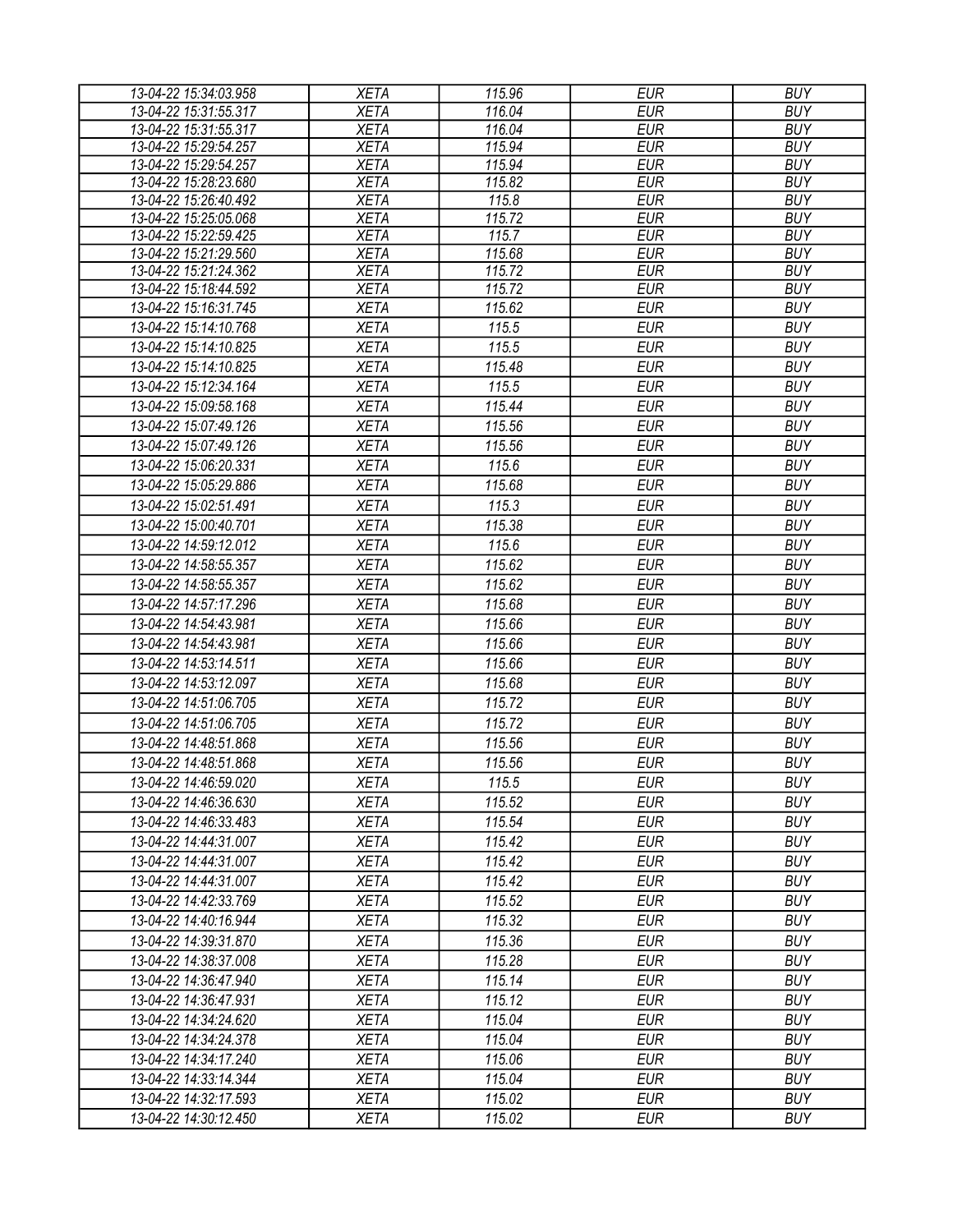| 13-04-22 14:27:23.354 | <b>XETA</b> | 115    | <b>EUR</b> | <b>BUY</b> |
|-----------------------|-------------|--------|------------|------------|
| 13-04-22 14:26:21.450 | <b>XETA</b> | 115    | <b>EUR</b> | <b>BUY</b> |
| 13-04-22 14:26:21.450 | <b>XETA</b> | 115    | <b>EUR</b> | <b>BUY</b> |
| 13-04-22 14:25:18.952 | <b>XETA</b> | 115.04 | <b>EUR</b> | <b>BUY</b> |
| 13-04-22 14:22:43.550 | <b>XETA</b> | 115.12 | <b>EUR</b> | <b>BUY</b> |
| 13-04-22 14:22:43.550 | <b>XETA</b> | 115.12 | <b>EUR</b> | <b>BUY</b> |
| 13-04-22 14:19:31.635 | <b>XETA</b> | 115.02 | <b>EUR</b> | <b>BUY</b> |
| 13-04-22 14:19:31.635 | <b>XETA</b> | 115.02 | <b>EUR</b> | <b>BUY</b> |
| 13-04-22 14:18:06.910 | <b>XETA</b> | 114.9  | <b>EUR</b> | <b>BUY</b> |
| 13-04-22 14:17:15.875 | <b>XETA</b> | 114.94 | <b>EUR</b> | <b>BUY</b> |
| 13-04-22 14:17:15.875 | <b>XETA</b> | 114.94 | <b>EUR</b> | <b>BUY</b> |
| 13-04-22 14:15:39.789 | <b>XETA</b> | 114.94 | <b>EUR</b> | <b>BUY</b> |
| 13-04-22 14:12:21.162 | <b>XETA</b> | 114.98 | <b>EUR</b> | <b>BUY</b> |
| 13-04-22 14:12:21.162 | <b>XETA</b> | 114.98 | <b>EUR</b> | <b>BUY</b> |
| 13-04-22 14:12:21.162 | <b>XETA</b> | 114.98 | <b>EUR</b> | <b>BUY</b> |
| 13-04-22 14:08:48.621 | <b>XETA</b> | 114.94 | <b>EUR</b> | <b>BUY</b> |
| 13-04-22 14:06:03.790 | <b>XETA</b> | 115.04 | <b>EUR</b> | <b>BUY</b> |
| 13-04-22 14:06:03.790 | <b>XETA</b> | 115.04 | <b>EUR</b> | <b>BUY</b> |
| 13-04-22 14:06:03.790 | <b>XETA</b> | 115.04 | <b>EUR</b> | <b>BUY</b> |
| 13-04-22 14:06:03.789 | <b>XETA</b> | 115.04 | <b>EUR</b> | <b>BUY</b> |
| 13-04-22 14:06:03.789 | <b>XETA</b> | 115.04 | <b>EUR</b> | <b>BUY</b> |
| 13-04-22 14:04:58.225 | <b>XETA</b> | 115.04 | <b>EUR</b> | <b>BUY</b> |
| 13-04-22 14:02:19.590 | <b>XETA</b> | 115.02 | <b>EUR</b> | <b>BUY</b> |
| 13-04-22 14:02:19.590 | <b>XETA</b> | 115.02 | <b>EUR</b> | <b>BUY</b> |
| 13-04-22 13:58:17.828 | <b>XETA</b> | 114.98 | <b>EUR</b> | <b>BUY</b> |
| 13-04-22 13:56:57.760 | <b>XETA</b> | 115.08 | <b>EUR</b> | <b>BUY</b> |
| 13-04-22 13:56:57.760 | <b>XETA</b> | 115.08 | <b>EUR</b> | <b>BUY</b> |
| 13-04-22 13:55:27.342 | <b>XETA</b> | 115.14 | <b>EUR</b> | <b>BUY</b> |
| 13-04-22 13:55:27.342 | <b>XETA</b> | 115.14 | <b>EUR</b> | <b>BUY</b> |
| 13-04-22 13:51:58.976 | <b>XETA</b> | 115.04 | <b>EUR</b> | <b>BUY</b> |
| 13-04-22 13:49:56.538 | <b>XETA</b> | 115.02 | <b>EUR</b> | <b>BUY</b> |
| 13-04-22 13:49:56.538 | <b>XETA</b> | 115.02 | <b>EUR</b> | <b>BUY</b> |
| 13-04-22 13:47:45.830 | <b>XETA</b> | 114.98 | <b>EUR</b> | <b>BUY</b> |
| 13-04-22 13:47:45.830 | <b>XETA</b> | 114.98 | <b>EUR</b> | <b>BUY</b> |
|                       |             |        | <b>EUR</b> | <b>BUY</b> |
| 13-04-22 13:45:03.513 | <b>XETA</b> | 114.98 |            |            |
| 13-04-22 13:41:50.085 | <b>XETA</b> | 115.12 | <b>EUR</b> | <b>BUY</b> |
| 13-04-22 13:38:28.491 | <b>XETA</b> | 114.98 | <b>EUR</b> | <b>BUY</b> |
| 13-04-22 13:38:16.655 | <b>XETA</b> | 115    | <b>EUR</b> | <b>BUY</b> |
| 13-04-22 13:36:28.769 | <b>XETA</b> | 114.96 | <b>EUR</b> | <b>BUY</b> |
| 13-04-22 13:33:32.072 | <b>XETA</b> | 114.9  | <b>EUR</b> | <b>BUY</b> |
| 13-04-22 13:31:28.820 | <b>XETA</b> | 114.86 | <b>EUR</b> | <b>BUY</b> |
| 13-04-22 13:30:01.476 | <b>XETA</b> | 114.96 | <b>EUR</b> | <b>BUY</b> |
| 13-04-22 13:28:28.423 | <b>XETA</b> | 115.04 | <b>EUR</b> | <b>BUY</b> |
| 13-04-22 13:23:51.289 | <b>XETA</b> | 115    | <b>EUR</b> | <b>BUY</b> |
| 13-04-22 13:23:51.289 | <b>XETA</b> | 115    | <b>EUR</b> | <b>BUY</b> |
| 13-04-22 13:23:51.079 | <b>XETA</b> | 115    | <b>EUR</b> | <b>BUY</b> |
| 13-04-22 13:23:51.079 | <b>XETA</b> | 115    | <b>EUR</b> | <b>BUY</b> |
| 13-04-22 13:20:30.910 | <b>XETA</b> | 115.14 | <b>EUR</b> | <b>BUY</b> |
| 13-04-22 13:20:30.910 | <b>XETA</b> | 115.14 | <b>EUR</b> | <b>BUY</b> |
| 13-04-22 13:20:30.909 | <b>XETA</b> | 115.14 | <b>EUR</b> | <b>BUY</b> |
| 13-04-22 13:20:11.041 | <b>XETA</b> | 115.06 | <b>EUR</b> | <b>BUY</b> |
| 13-04-22 13:19:06.938 | <b>XETA</b> | 115.06 | <b>EUR</b> | <b>BUY</b> |
| 13-04-22 13:16:51.674 | <b>XETA</b> | 114.96 | <b>EUR</b> | <b>BUY</b> |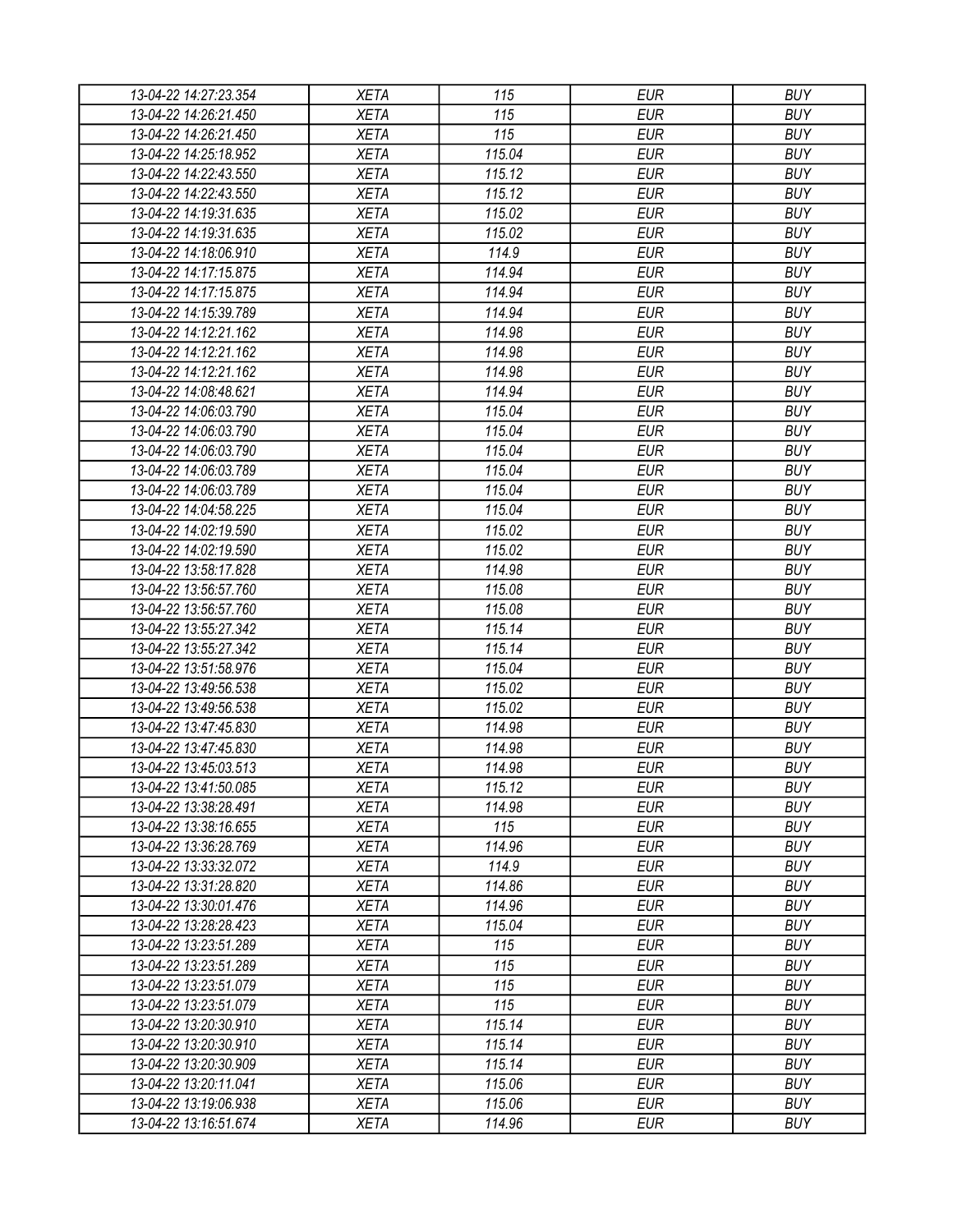| 13-04-22 13:16:22.152 | <b>XETA</b> | 114.96 | <b>EUR</b> | <b>BUY</b> |
|-----------------------|-------------|--------|------------|------------|
| 13-04-22 13:12:47.212 | <b>XETA</b> | 115.02 | <b>EUR</b> | <b>BUY</b> |
| 13-04-22 13:07:57.166 | <b>XETA</b> | 115.08 | <b>EUR</b> | <b>BUY</b> |
| 13-04-22 13:07:39.174 | <b>XETA</b> | 115.1  | <b>EUR</b> | <b>BUY</b> |
| 13-04-22 13:03:18.567 | <b>XETA</b> | 115.04 | <b>EUR</b> | <b>BUY</b> |
| 13-04-22 13:03:18.567 | <b>XETA</b> | 115.04 | <b>EUR</b> | <b>BUY</b> |
| 13-04-22 13:00:07.358 | <b>XETA</b> | 115.06 | <b>EUR</b> | <b>BUY</b> |
| 13-04-22 12:56:14.598 | <b>XETA</b> | 115.08 | <b>EUR</b> | <b>BUY</b> |
| 13-04-22 12:56:12.328 | <b>XETA</b> | 115.1  | <b>EUR</b> | <b>BUY</b> |
| 13-04-22 12:56:12.327 | <b>XETA</b> | 115.1  | <b>EUR</b> | <b>BUY</b> |
| 13-04-22 12:51:11.641 | <b>XETA</b> | 115.14 | <b>EUR</b> | <b>BUY</b> |
| 13-04-22 12:45:55.309 | <b>XETA</b> | 115.2  | <b>EUR</b> | <b>BUY</b> |
| 13-04-22 12:44:24.783 | <b>XETA</b> | 115.1  | <b>EUR</b> | <b>BUY</b> |
| 13-04-22 12:41:37.400 | <b>XETA</b> | 115.14 | <b>EUR</b> | <b>BUY</b> |
| 13-04-22 12:38:12.094 | <b>XETA</b> | 115.18 | <b>EUR</b> | <b>BUY</b> |
| 13-04-22 12:32:59.341 | <b>XETA</b> | 115.14 | <b>EUR</b> | <b>BUY</b> |
| 13-04-22 12:29:04.120 | <b>XETA</b> | 115.3  | <b>EUR</b> | <b>BUY</b> |
| 13-04-22 12:29:04.120 | <b>XETA</b> | 115.3  | <b>EUR</b> | <b>BUY</b> |
| 13-04-22 12:28:43.101 | <b>XETA</b> | 115.28 | <b>EUR</b> | <b>BUY</b> |
| 13-04-22 12:23:53.862 | <b>XETA</b> | 115.26 | <b>EUR</b> | <b>BUY</b> |
| 13-04-22 12:23:53.862 | <b>XETA</b> | 115.26 | <b>EUR</b> | <b>BUY</b> |
| 13-04-22 12:20:10.009 | <b>XETA</b> | 115.44 | <b>EUR</b> | <b>BUY</b> |
| 13-04-22 12:20:10.009 | <b>XETA</b> | 115.44 | <b>EUR</b> | <b>BUY</b> |
| 13-04-22 12:15:24.647 | <b>XETA</b> | 115.58 | <b>EUR</b> | <b>BUY</b> |
| 13-04-22 12:13:58.456 | <b>XETA</b> | 115.66 | <b>EUR</b> | <b>BUY</b> |
| 13-04-22 12:10:26.923 | <b>XETA</b> | 115.82 | <b>EUR</b> | <b>BUY</b> |
| 13-04-22 12:10:26.923 | <b>XETA</b> | 115.82 | <b>EUR</b> | <b>BUY</b> |
| 13-04-22 12:06:57.999 | <b>XETA</b> | 115.84 | <b>EUR</b> | <b>BUY</b> |
| 13-04-22 12:05:09.201 | <b>XETA</b> | 115.82 | <b>EUR</b> | <b>BUY</b> |
| 13-04-22 12:04:18.478 | <b>XETA</b> | 115.82 | <b>EUR</b> | <b>BUY</b> |
| 13-04-22 12:02:24.461 | <b>XETA</b> | 115.74 | <b>EUR</b> | <b>BUY</b> |
| 13-04-22 11:59:53.964 | <b>XETA</b> | 115.78 | <b>EUR</b> | <b>BUY</b> |
| 13-04-22 11:59:05.907 | <b>XETA</b> | 115.84 | <b>EUR</b> | <b>BUY</b> |
| 13-04-22 11:59:05.906 | <b>XETA</b> | 115.84 | <b>EUR</b> | <b>BUY</b> |
| 13-04-22 11:58:54.510 | <b>XETA</b> | 115.86 | <b>EUR</b> | <b>BUY</b> |
| 13-04-22 11:56:52.230 | <b>XETA</b> | 115.78 | <b>EUR</b> | <b>BUY</b> |
| 13-04-22 11:51:13.274 | <b>XETA</b> | 115.66 | <b>EUR</b> | <b>BUY</b> |
| 13-04-22 11:51:13.274 | <b>XETA</b> | 115.66 | <b>EUR</b> | <b>BUY</b> |
| 13-04-22 11:46:51.477 | <b>XETA</b> | 115.76 | <b>EUR</b> | <b>BUY</b> |
| 13-04-22 11:46:51.477 | <b>XETA</b> | 115.76 | <b>EUR</b> | <b>BUY</b> |
| 13-04-22 11:44:30.052 | <b>XETA</b> | 115.9  | <b>EUR</b> | <b>BUY</b> |
| 13-04-22 11:42:11.298 | <b>XETA</b> | 115.78 | <b>EUR</b> | <b>BUY</b> |
| 13-04-22 11:37:33.468 | <b>XETA</b> | 115.8  | <b>EUR</b> | <b>BUY</b> |
| 13-04-22 11:33:46.792 | <b>XETA</b> | 115.68 | <b>EUR</b> | <b>BUY</b> |
| 13-04-22 11:33:46.792 | <b>XETA</b> | 115.68 | <b>EUR</b> | <b>BUY</b> |
| 13-04-22 11:28:36.010 | <b>XETA</b> | 115.52 | <b>EUR</b> | <b>BUY</b> |
| 13-04-22 11:26:15.589 | <b>XETA</b> | 115.46 | <b>EUR</b> | <b>BUY</b> |
| 13-04-22 11:26:15.589 | <b>XETA</b> | 115.46 | <b>EUR</b> | <b>BUY</b> |
| 13-04-22 11:21:32.562 | <b>XETA</b> | 115.54 | <b>EUR</b> | <b>BUY</b> |
| 13-04-22 11:21:04.665 | <b>XETA</b> | 115.52 | <b>EUR</b> | <b>BUY</b> |
| 13-04-22 11:20:58.510 | <b>XETA</b> | 115.52 | <b>EUR</b> | <b>BUY</b> |
| 13-04-22 11:20:54.400 | <b>XETA</b> | 115.54 | <b>EUR</b> | <b>BUY</b> |
| 13-04-22 11:16:23.959 | <b>XETA</b> | 115.62 | <b>EUR</b> | <b>BUY</b> |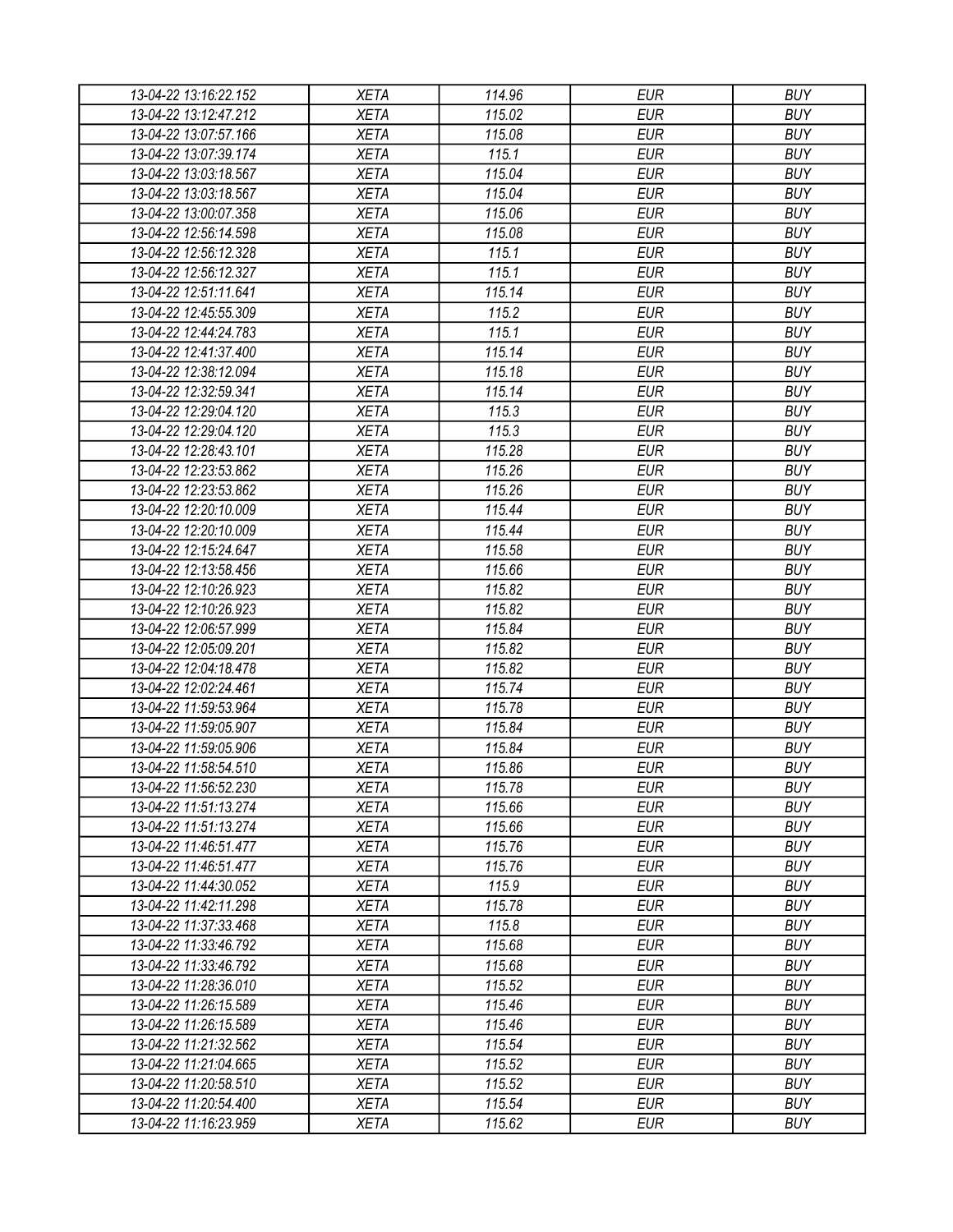| 13-04-22 11:16:23.959                          | XETA        | 115.62 | <b>EUR</b> | <b>BUY</b> |
|------------------------------------------------|-------------|--------|------------|------------|
| 13-04-22 11:12:35.376                          | <b>XETA</b> | 115.6  | <b>EUR</b> | <b>BUY</b> |
| 13-04-22 11:08:51.021                          | <b>XETA</b> | 115.68 | <b>EUR</b> | <b>BUY</b> |
| 13-04-22 11:08:50.943                          | <b>XETA</b> | 115.68 | <b>EUR</b> | <b>BUY</b> |
| 13-04-22 11:08:50.943                          | <b>XETA</b> | 115.68 | <b>EUR</b> | <b>BUY</b> |
| 13-04-22 11:05:45.735                          | <b>XETA</b> | 115.72 | <b>EUR</b> | <b>BUY</b> |
| 13-04-22 11:03:11.540                          | <b>XETA</b> | 115.72 | <b>EUR</b> | <b>BUY</b> |
| 13-04-22 11:00:53.109                          | <b>XETA</b> | 115.34 | <b>EUR</b> | <b>BUY</b> |
| 13-04-22 11:00:53.108                          | <b>XETA</b> | 115.34 | <b>EUR</b> | <b>BUY</b> |
| 13-04-22 10:59:36.787                          | <b>XETA</b> | 115.48 | <b>EUR</b> | <b>BUY</b> |
| 13-04-22 10:59:36.787                          | <b>XETA</b> | 115.48 | <b>EUR</b> | <b>BUY</b> |
| 13-04-22 10:58:12.853                          | <b>XETA</b> | 115.46 | <b>EUR</b> | <b>BUY</b> |
| 13-04-22 10:56:27.510                          | <b>XETA</b> | 115.5  | <b>EUR</b> | <b>BUY</b> |
| 13-04-22 10:56:27.510                          | <b>XETA</b> | 115.5  | <b>EUR</b> | <b>BUY</b> |
| 13-04-22 10:53:42.069                          | <b>XETA</b> | 115.6  | <b>EUR</b> | <b>BUY</b> |
| 13-04-22 10:51:53.133                          | <b>XETA</b> | 115.52 | <b>EUR</b> | <b>BUY</b> |
| 13-04-22 10:51:53.132                          | <b>XETA</b> | 115.52 | <b>EUR</b> | <b>BUY</b> |
| 13-04-22 10:50:42.790                          | <b>XETA</b> | 115.5  | <b>EUR</b> | <b>BUY</b> |
| 13-04-22 10:50:42.790                          | <b>XETA</b> | 115.5  | <b>EUR</b> | <b>BUY</b> |
| 13-04-22 10:48:06.378                          | <b>XETA</b> | 115.74 | <b>EUR</b> | <b>BUY</b> |
| 13-04-22 10:48:06.378                          | <b>XETA</b> | 115.74 | <b>EUR</b> | <b>BUY</b> |
| 13-04-22 10:42:36.108                          | <b>XETA</b> | 115.82 | <b>EUR</b> | <b>BUY</b> |
| 13-04-22 10:42:36.120                          | <b>XETA</b> | 115.84 | <b>EUR</b> | <b>BUY</b> |
| 13-04-22 10:42:36.108                          | <b>XETA</b> | 115.82 | <b>EUR</b> | <b>BUY</b> |
| 13-04-22 10:39:17.471                          | <b>XETA</b> | 115.88 | <b>EUR</b> | <b>BUY</b> |
| 13-04-22 10:36:42.806                          | <b>XETA</b> | 116.22 | <b>EUR</b> | <b>BUY</b> |
| 13-04-22 10:33:19.503                          | <b>XETA</b> | 116.22 | <b>EUR</b> | <b>BUY</b> |
| 13-04-22 10:33:16.618                          | <b>XETA</b> | 116.22 | <b>EUR</b> | <b>BUY</b> |
| 13-04-22 10:31:58.732                          | <b>XETA</b> | 116.22 | <b>EUR</b> | <b>BUY</b> |
| 13-04-22 10:30:08.026                          | <b>XETA</b> | 116.02 | <b>EUR</b> | <b>BUY</b> |
| 13-04-22 10:26:10.759                          | <b>XETA</b> | 116.16 | <b>EUR</b> | <b>BUY</b> |
| 13-04-22 10:23:46.784                          | <b>XETA</b> | 116.3  | <b>EUR</b> | <b>BUY</b> |
| 13-04-22 10:23:17.833                          | <b>XETA</b> | 116.26 | <b>EUR</b> | <b>BUY</b> |
| 13-04-22 10:20:32.305                          | <b>XETA</b> | 116.2  | <b>EUR</b> | <b>BUY</b> |
| 13-04-22 10:20:28.024                          | <b>XETA</b> | 116.22 | <b>EUR</b> | <b>BUY</b> |
| 13-04-22 10:20:28.024                          | <b>XETA</b> | 116.22 | <b>EUR</b> | <b>BUY</b> |
| 13-04-22 10:19:16.788                          | <b>XETA</b> | 116.2  | <b>EUR</b> | <b>BUY</b> |
| 13-04-22 10:16:40.954                          | <b>XETA</b> | 116.44 | <b>EUR</b> | <b>BUY</b> |
| 13-04-22 10:13:54.075                          | <b>XETA</b> | 116.56 | <b>EUR</b> | <b>BUY</b> |
| 13-04-22 10:11:00.592                          | <b>XETA</b> | 116.46 | <b>EUR</b> | <b>BUY</b> |
| 13-04-22 10:11:00.592                          | <b>XETA</b> | 116.46 | <b>EUR</b> | <b>BUY</b> |
| 13-04-22 10:11:00.592                          | <b>XETA</b> | 116.46 | <b>EUR</b> | <b>BUY</b> |
| 13-04-22 10:08:10.785                          | <b>XETA</b> | 116.44 | <b>EUR</b> | <b>BUY</b> |
| 13-04-22 10:07:33.504                          | <b>XETA</b> | 116.42 | <b>EUR</b> | <b>BUY</b> |
|                                                | <b>XETA</b> | 116.38 | <b>EUR</b> | <b>BUY</b> |
| 13-04-22 10:04:35.097<br>13-04-22 10:04:24.503 | <b>XETA</b> | 116.38 | <b>EUR</b> | <b>BUY</b> |
| 13-04-22 10:01:49.406                          | <b>XETA</b> | 116.54 | <b>EUR</b> | <b>BUY</b> |
|                                                | <b>XETA</b> | 116.54 | <b>EUR</b> | <b>BUY</b> |
| 13-04-22 10:01:49.406                          |             |        |            |            |
| 13-04-22 10:01:49.406                          | <b>XETA</b> | 116.54 | <b>EUR</b> | <b>BUY</b> |
| 13-04-22 10:00:21.821                          | <b>XETA</b> | 116.5  | <b>EUR</b> | <b>BUY</b> |
| 13-04-22 09:57:50.168                          | <b>XETA</b> | 116.44 | EUR        | <b>BUY</b> |
| 13-04-22 09:54:46.352                          | <b>XETA</b> | 116.48 | <b>EUR</b> | <b>BUY</b> |
| 13-04-22 09:54:46.352                          | <b>XETA</b> | 116.48 | <b>EUR</b> | <b>BUY</b> |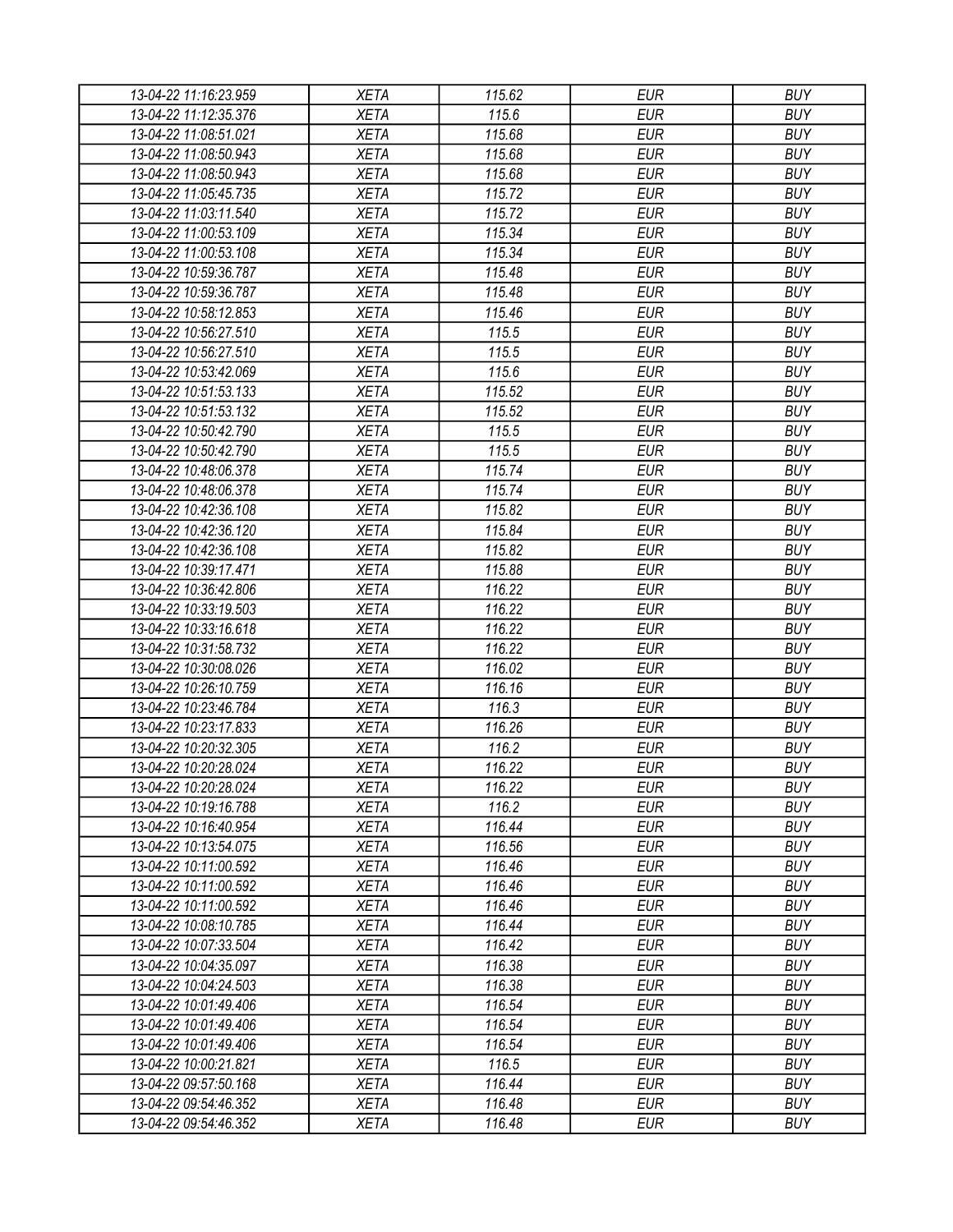| 13-04-22 09:51:46.050                          | <b>XETA</b> | 116.16           | <b>EUR</b> | <b>BUY</b> |
|------------------------------------------------|-------------|------------------|------------|------------|
| 13-04-22 09:51:46.050                          | <b>XETA</b> | 116.16           | <b>EUR</b> | <b>BUY</b> |
| 13-04-22 09:50:12.204                          | <b>XETA</b> | 116.22           | <b>EUR</b> | <b>BUY</b> |
| 13-04-22 09:49:07.096                          | <b>XETA</b> | 116.3            | <b>EUR</b> | <b>BUY</b> |
| 13-04-22 09:47:10.188                          | <b>XETA</b> | 116.28           | <b>EUR</b> | <b>BUY</b> |
| 13-04-22 09:47:10.188                          | <b>XETA</b> | 116.28           | <b>EUR</b> | <b>BUY</b> |
| 13-04-22 09:47:10.181                          | <b>XETA</b> | 116.28           | <b>EUR</b> | <b>BUY</b> |
| 13-04-22 09:47:10.181                          | <b>XETA</b> | 116.28           | <b>EUR</b> | <b>BUY</b> |
| 13-04-22 09:43:07.092                          | <b>XETA</b> | 116.16           | <b>EUR</b> | <b>BUY</b> |
| 13-04-22 09:40:49.235                          | <b>XETA</b> | 116              | <b>EUR</b> | <b>BUY</b> |
| 13-04-22 09:39:40.259                          | <b>XETA</b> | 116.08           | <b>EUR</b> | <b>BUY</b> |
| 13-04-22 09:39:40.259                          | <b>XETA</b> | 116.08           | <b>EUR</b> | <b>BUY</b> |
| 13-04-22 09:36:31.443                          | <b>XETA</b> | 116.1            | <b>EUR</b> | <b>BUY</b> |
| 13-04-22 09:33:58.012                          | <b>XETA</b> | 116.24           | <b>EUR</b> | <b>BUY</b> |
| 13-04-22 09:33:58.012                          | <b>XETA</b> | 116.24           | <b>EUR</b> | <b>BUY</b> |
| 13-04-22 09:30:22.480                          | <b>XETA</b> | 115.98           | <b>EUR</b> | <b>BUY</b> |
| 13-04-22 09:29:11.816                          | <b>XETA</b> | 116.1            | <b>EUR</b> | <b>BUY</b> |
| 13-04-22 09:24:27.619                          | <b>XETA</b> | 116.04           | <b>EUR</b> | <b>BUY</b> |
| 13-04-22 09:23:29.403                          | <b>XETA</b> | 115.98           | <b>EUR</b> | <b>BUY</b> |
| 13-04-22 09:23:29.403                          | <b>XETA</b> | 115.98           | <b>EUR</b> | <b>BUY</b> |
| 13-04-22 09:21:35.255                          | <b>XETA</b> | 115.72           | <b>EUR</b> | <b>BUY</b> |
| 13-04-22 09:21:35.255                          | <b>XETA</b> | 115.72           | <b>EUR</b> | <b>BUY</b> |
| 13-04-22 09:18:25.808                          | <b>XETA</b> | 115.88           | <b>EUR</b> | <b>BUY</b> |
| 13-04-22 09:16:15.885                          | <b>XETA</b> | 115.94           | <b>EUR</b> | <b>BUY</b> |
| 13-04-22 09:15:58.789                          | <b>XETA</b> | 115.94           | <b>EUR</b> | <b>BUY</b> |
| 13-04-22 09:14:10.978                          | <b>XETA</b> | 115.92           | <b>EUR</b> | <b>BUY</b> |
| 13-04-22 09:14:10.978                          | <b>XETA</b> | 115.92           | <b>EUR</b> | <b>BUY</b> |
| 13-04-22 09:13:20.587                          | <b>XETA</b> | 116.1            | <b>EUR</b> | <b>BUY</b> |
| 13-04-22 09:09:35.853                          | <b>XETA</b> | 116.1            | <b>EUR</b> | <b>BUY</b> |
| 13-04-22 09:07:01.189                          | <b>XETA</b> | 116.08           | <b>EUR</b> | <b>BUY</b> |
| 13-04-22 09:06:41.847                          | <b>XETA</b> | 116.14           | <b>EUR</b> | <b>BUY</b> |
| 13-04-22 09:05:28.138                          | <b>XETA</b> | 115.9            | <b>EUR</b> | <b>BUY</b> |
| 13-04-22 09:03:46.428                          | <b>XETA</b> | 115.96           | <b>EUR</b> | <b>BUY</b> |
| 13-04-22 08:59:47.456                          | <b>XETA</b> | 115.6            | <b>EUR</b> | <b>BUY</b> |
|                                                |             | 115.6            | <b>EUR</b> | <b>BUY</b> |
| 13-04-22 08:59:47.456<br>13-04-22 08:59:10.734 | <b>XETA</b> |                  |            |            |
|                                                | <b>XETA</b> | 115.52<br>115.62 | <b>EUR</b> | <b>BUY</b> |
| 13-04-22 08:57:44.893                          | <b>XETA</b> | 115.56           | <b>EUR</b> | <b>BUY</b> |
| 13-04-22 08:55:42.208                          | <b>XETA</b> |                  | <b>EUR</b> | <b>BUY</b> |
| 13-04-22 08:55:42.208                          | <b>XETA</b> | 115.56           | <b>EUR</b> | <b>BUY</b> |
| 13-04-22 08:54:54.234                          | <b>XETA</b> | 115.58           | <b>EUR</b> | <b>BUY</b> |
| 13-04-22 08:52:34.843                          | <b>XETA</b> | 115.36           | <b>EUR</b> | <b>BUY</b> |
| 13-04-22 08:52:34.843                          | <b>XETA</b> | 115.36           | <b>EUR</b> | <b>BUY</b> |
| 13-04-22 08:51:08.445                          | <b>XETA</b> | 115.42           | <b>EUR</b> | <b>BUY</b> |
| 13-04-22 08:51:07.012                          | <b>XETA</b> | 115.42           | <b>EUR</b> | <b>BUY</b> |
| 13-04-22 08:50:27.817                          | <b>XETA</b> | 115.42           | <b>EUR</b> | <b>BUY</b> |
| 13-04-22 08:47:20.025                          | <b>XETA</b> | 115.4            | <b>EUR</b> | <b>BUY</b> |
| 13-04-22 08:45:09.154                          | <b>XETA</b> | 115.4            | <b>EUR</b> | <b>BUY</b> |
| 13-04-22 08:43:15.594                          | <b>XETA</b> | 115.42           | <b>EUR</b> | <b>BUY</b> |
| 13-04-22 08:41:50.740                          | <b>XETA</b> | 115.24           | <b>EUR</b> | <b>BUY</b> |
| 13-04-22 08:41:50.740                          | <b>XETA</b> | 115.24           | <b>EUR</b> | <b>BUY</b> |
| 13-04-22 08:41:50.740                          | <b>XETA</b> | 115.24           | <b>EUR</b> | <b>BUY</b> |
| 13-04-22 08:40:46.353                          | <b>XETA</b> | 115.18           | <b>EUR</b> | <b>BUY</b> |
| 13-04-22 08:40:46.352                          | <b>XETA</b> | 115.18           | <b>EUR</b> | <b>BUY</b> |